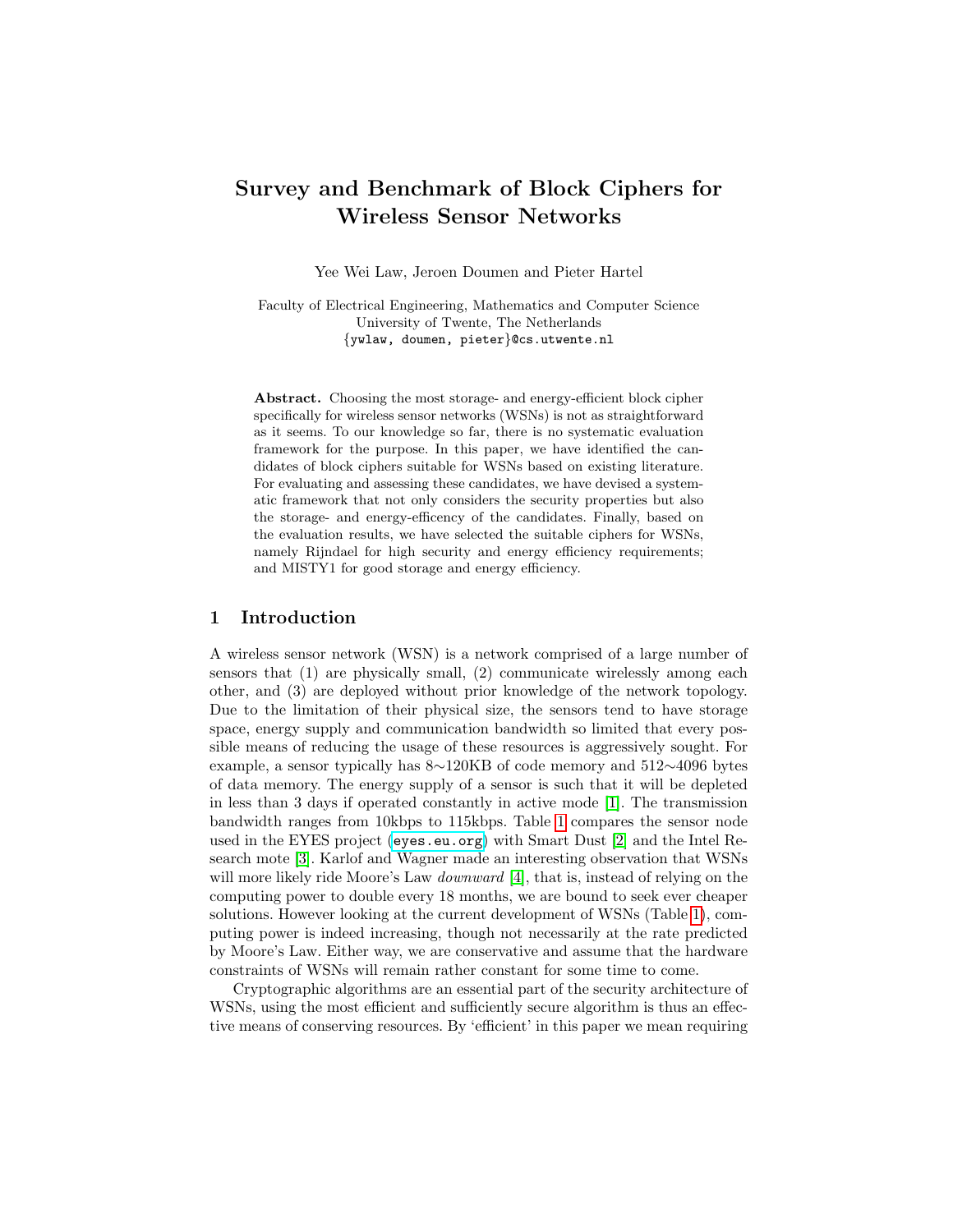Table 1. Comparison of the EYES node with Smart Dust and the Intel Research mote.

<span id="page-1-0"></span>

|              | Smart Dust         | EYES node          | Intel mote                  |
|--------------|--------------------|--------------------|-----------------------------|
| <b>CPU</b>   | $8-bit, 4 MHz$     | $16$ -bit, $8$ MHz | $16$ -bit, $12 \text{ MHz}$ |
| Flash memory | $ 8 \text{ KB} $   | $60$ KB            | 512 KB                      |
| RAM          | 512B               | 2 KB               | 64 KB                       |
| Frequency    | $916$ MHz          | 868.35 MHz         | 900 MHz                     |
| Bandwidth    | $ 10 \rangle$ kbps | $115.2$ kbps       | $100 \;$ kbps               |

little storage and consuming little energy. Although transmission consumes more energy than computation, our focus in this paper is on computation and we can only take transmission energy into account when considering the security scheme as a whole. The essential cryptographic primitives for WSNs are block ciphers, message authentication codes (MACs) and hash functions. Among these primitives, we are only concerned with block ciphers in this paper, because MACs can be constructed from block ciphers [\[5\]](#page-16-3) whereas hash functions are relatively cheap [\[6\]](#page-16-4). Meanwhile, public-key algorithms are well-known to be prohibitively expensive [\[7\]](#page-16-5).

Our selection of block ciphers is RC5 [\[8\]](#page-16-6), RC6 [\[9\]](#page-16-7), Rijndael [\[10\]](#page-16-8), MISTY1 [\[11\]](#page-16-9), KASUMI [\[12\]](#page-16-10) and Camellia [\[13\]](#page-16-11). Although Rijndael has been selected by the American National Institute of Standards and Technology (NIST) as the Advanced Encryption Standard (AES), after a five-year long standardisation process that includes extensive benchmarking on a variety of platforms ranging from smart cards [\[14\]](#page-16-12) to high end parallel machines [\[15\]](#page-16-13), the selection of Rijndael for our platform is not obvious. This is because the fact that AES is on average the best performer on a range of standard platforms, does not mean that it also performs best on our platform, which is Texas Instruments' 16-bit RISC-based MSP430F149 [\[16\]](#page-16-14), chosen for its ultra-low power consumption (<www.ti.com>). During the evaluation process of AES, the focus has been on 8-bit smart cards, 32-bit mainstream architectures and 64-bit high-end platforms, but not 16-bit architectures, further highlighting the importance of our study.

The contribution of this paper is three-fold: (1) to identify the candidates of block ciphers suitable for WSNs based on existing literature; (2) to provide a systematic evaluation framework for assessing the suitability of the ciphers, in terms of both security and efficiency; (3) and to select suitable ciphers for WSNs based on the evaluation results.

Our evaluation framework consists of (1) literature survey, and (2) benchmarking. The rest of this paper is organised as follows. Section [2](#page-2-0) contains a brief literature survey of the block ciphers, shedding light on their security properties and accomplishing the survey part of our evaluation. Section [3](#page-7-0) details aspects of benchmarking. Section [4](#page-9-0) provides our evaluation results. Section [5](#page-14-0) concludes.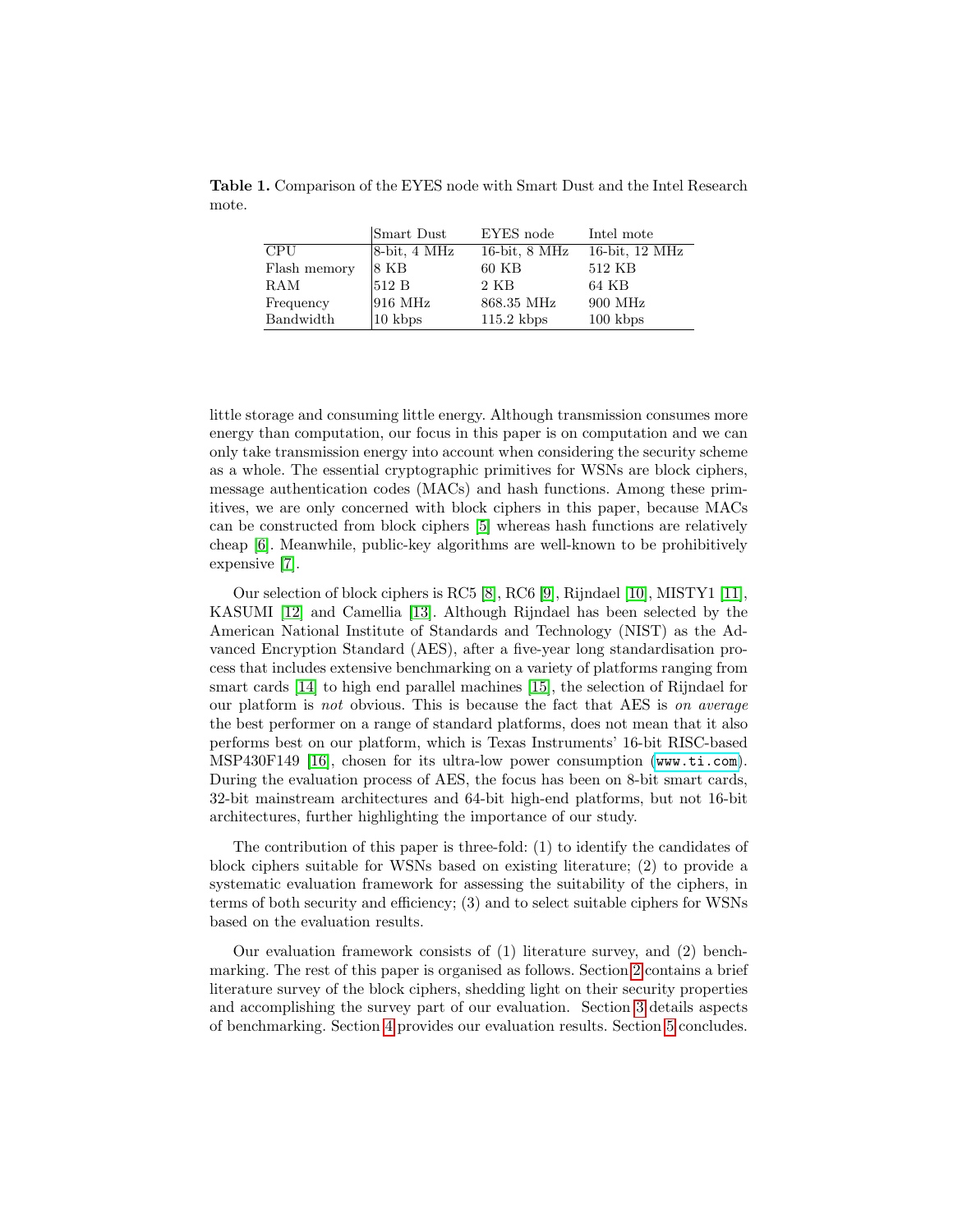# <span id="page-2-0"></span>2 Literature Survey

A typical cipher consists of three components: (1) the encryption algorithm, (2) the decryption algorithm and (3) the key expansion algorithm (also known as key scheduling or key setup). The key expansion algorithm expands the user key or cipher key to a larger intermediate key, to allow (ideally) all bits of the cipher key to influence every round of the encryption algorithm. For most ciphers, key expansion needs only be done once to cater for both encryption and decryption; for other ciphers however, key expansion has to be done separately for encryption and decryption (e.g. for Rijndael). The most important parameters of a block cipher are  $(1)$  the key length (which determines the block length) it supports,  $(2)$ the word size and (3) the nominal number of rounds. In the ensuing discussion, for each cipher we would give the reasons why we have chosen to evaluate the cipher, as well as provide status quo information on the security strength of the cipher.

### 2.1 RC5

We have chosen to evaluate RC5 [\[8\]](#page-16-6) because RC5 is a well-known algorithm that has been around since 1995 without crippling weaknesses. Although [distributed.](distributed.net) [net](distributed.net) has managed to crack a 64-bit RC5 key in RSA Laboratories Secret-Key Challenge after 1757 days of computing involving 58,747,597,657 distributed work units, the standard key length of RC5 is 128 bits and RC5 has managed to withstand years of cryptanalysis.

In terms of design, RC5 is an innovative cipher that uses *data-dependent* rotations and is fully parameterised in word size, number of rounds and key length. Such flexibility is rare among mainstream ciphers. RC5 is also designed to be suitable for hardware as well as software implementations. Lastly, Perrig et al. [\[17\]](#page-16-15) have made the pioneering effort of demonstrating the advantage of RC5 on wireless sensors.

Security RC5 is conventionally represented as  $RC5-w/r/b$ , where w the word size is the number of bits in a word of the target computing platform,  $r$  is the number of rounds, and b the key length is the number of bytes of a key. The attacks found up to year 1998 have been summarised in Kaliski and Yin's technical report [\[18\]](#page-16-16). The best attack cited is Biryukov and Kushilevitz's [\[19\]](#page-16-17), which breaks RC5-32/12/16 with just  $2^{44}$  chosen plaintexts (compared with 2 <sup>43</sup> known plaintexts for DES). At 16 rounds, Kaliski and Yin suggests that breaking RC5-32 requires  $2^{66}$  chosen plaintexts. It is for this reason that the nominal number of rounds has been proposed to be increased to 18.

After Biryukov and Kushilevitz, Borst et al. [\[20\]](#page-16-18) manage to reduce drastically the storage requirements for attacking RC5-32 and RC6-64 using the linear hull effect [\[21\]](#page-17-0). This is known as the first experimentally executed known plaintext attacks on reduced versions of RC5 (with up to 5 rounds).

Shimoyama et al. [\[22\]](#page-17-1) introduce another route of attack based on statistical correlations derived from  $\chi^2$  tests. They have managed to derive the last round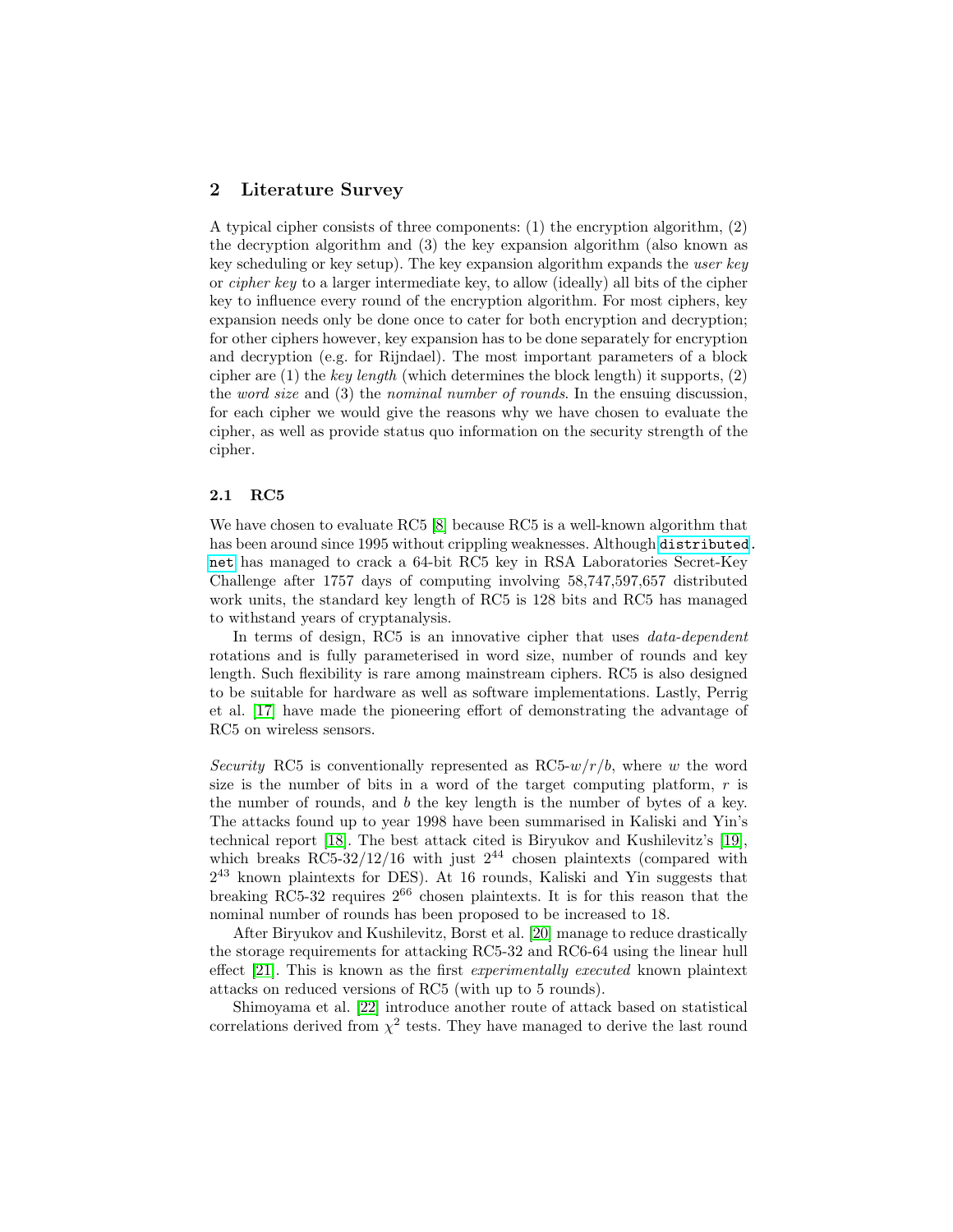key of up to 17 rounds by using chosen plaintext attack. While Shimoyama et al. use a chosen plaintext attack, Miyaji et al. [\[23\]](#page-17-2) use a known plaintext attack, which breaks RC5-32/10 with  $2^{63.67}$  plaintexts at a probability of 90%.

The attacks described so far are theoretical. Ironically, intended as a security feature, data-dependent rotation invites implementation-based attacks. One such attack (on RC5-32/12/16) has been proposed by Hanschuh and Heys [\[24\]](#page-17-3) which only needs about  $2^{20}$  encryption timings and a time complexity between  $2^{28}$  and  $2^{40}$ . Kelsey et al. [\[25\]](#page-17-4) describe another implementation-based attack by observing the processor flags.

To conclude, RC5-32/18 (18 rounds) should provide sufficient security.

## 2.2 RC6

We have chosen to evaluate RC6 [\[9\]](#page-16-7) because like RC5, RC6 is parameterised and has a small code size. RC6 is one of the five finalists that competed in the AES challenge and according to some AES evaluation reports [\[26\]](#page-17-5)[\[15\]](#page-16-13), it has reasonable performance. Lastly, RC6 has been chosen as the algorithm of choice by Slijepcevic et al. [\[27\]](#page-17-6) for WSNs. We are interested in seeing if their choice is justified.

Security The technical report of the Cryptography Research and Evaluation Committee (CRYPTREC), Information-technology Promotion Agency (IPA) of Japan [\[28\]](#page-17-7) has a summary of the attacks known up to year 2001. The first notable attack is by Knudsen and Meier [\[29\]](#page-17-8). Their attack is based on statistical correlations derived from  $\chi^2$  tests. By observing the the nonuniformness of the five least significant bits from each of the two Feistel halves in RC6, they estimate that  $2^{13.8+16.2r}$  plaintexts are required to distinguish  $3+2r$ -round RC6 from a pseudorandom permutation. For example, when  $r = 8$ ,  $2^{143.4}$  plaintexts are required.

At the same time, Gilbert et al. [\[30\]](#page-17-9) present a theoretical attack of 14 rounds RC6 based on an iterative statistical weakness found in RC6's round function. The attack requires  $2^{118}$  known plaintexts, a memory size of  $2^{112}$  and  $2^{122}$  operations.

Takenaka et al. [\[31\]](#page-17-10)[\[32\]](#page-17-11) propose the Transition Matrix Computation technique for evaluating security against  $\chi^2$  attacks, by which they are able to deduce the "weakest key" of RC6 against  $\chi^2$  attacks.

Shimoyama et al. [\[33\]](#page-17-12) show that the 64-bit target extended key of 18-round RC6 with weak key (which exists one in every  $2^{90}$  keys), can be recovered with probability 95% by multiple linear cryptanalysis with  $2^{127.423}$  known plaintexts, a memory of size  $2^{64}$ , and  $2^{193.423}$  computations of the round-function.

To conclude, RC6-32/20 (20 rounds) should provide sufficient security.

#### 2.3 Rijndael

We have chosen to evaluate Rijndael [\[10\]](#page-16-8) because Rijndael is the *de facto* Advanced Encryption Standard, mandated by the NIST of the United States,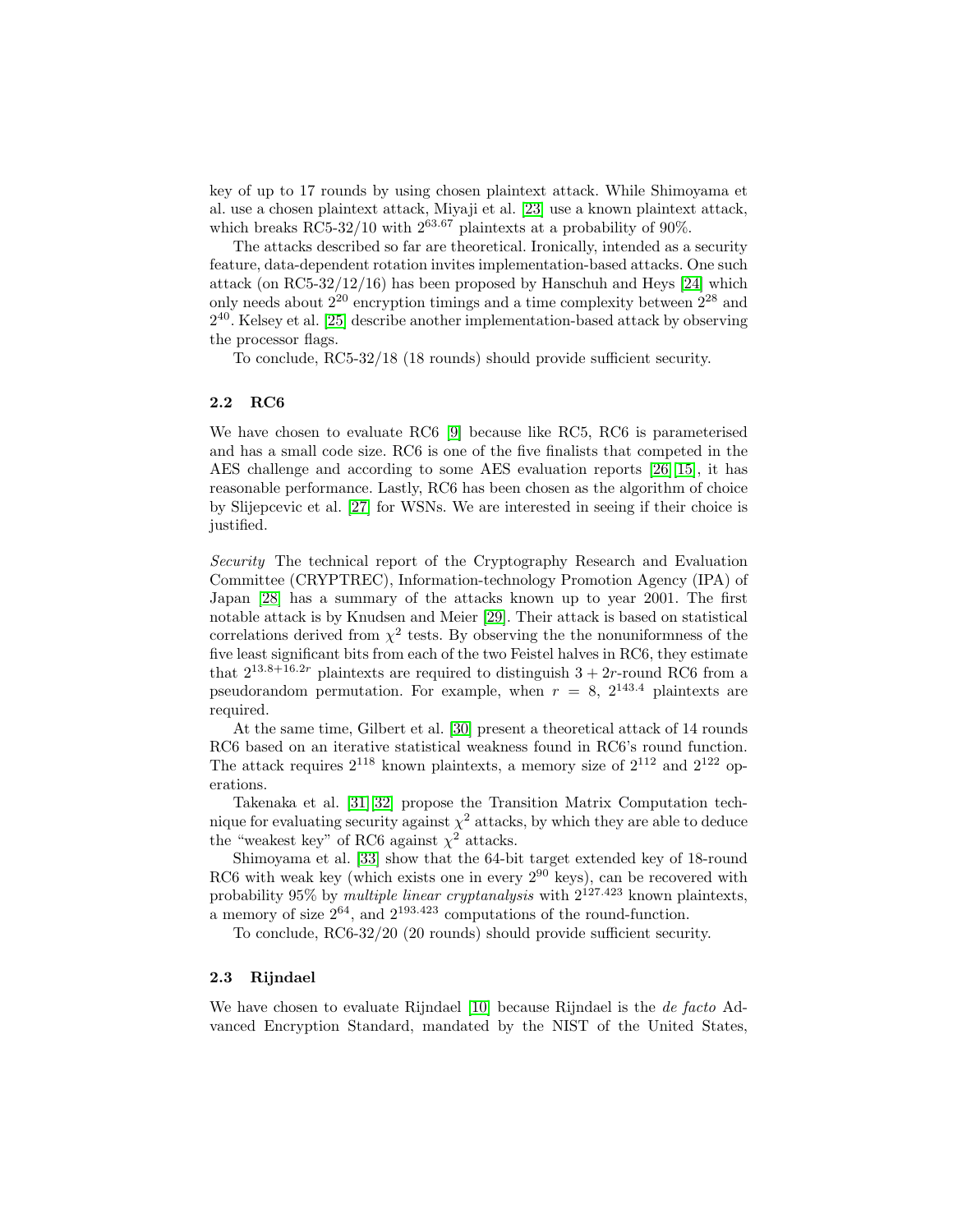chosen after extensive scrutiny and performance evaluation ([csrc.nist.gov/](csrc.nist.gov/encryption/aes) [encryption/aes](csrc.nist.gov/encryption/aes)). It is also one of the ciphers recommended by the New European Schemes for Signature, Integrity and Encryption (NESSIE) Consortium (<www.cryptonessie.org>), and Japan's CRYPTREC [\[34\]](#page-17-13). Rijndael, as AES, is well studied and there are efficient implementations on a wide range of platforms (<www.rijndael.com>). We would however like to obtain first-hand experience of evaluating Rijndael on our particular platform, which has never been studied before during the evaluation process of AES.

Security Like most modern block ciphers, Rijndael is designed with resistance against differential and linear cryptanalysis in mind, using the latest results in cryptographic research [\[10\]](#page-16-8). For example, Cheon et al.'s impossible differential cryptanalysis [\[35\]](#page-17-14) require  $2^{91.5}$  chosen ciphertexts to attack 6-round Rijndael-128 (128-bit keys). Gilbert and Minier [\[36\]](#page-17-15) describe (1) an attack of 7-round Rijndael-196 and Rijndael-256 with 2<sup>32</sup> chosen plaintexts and a complexity of about  $2^{140}$ , and (2) an attack of 7-round Rijndael-128 with  $2^{32}$  chosen plaintexts and a computational complexity slightly less than exhaustive search. Ferguson et al. [\[37\]](#page-18-0) report a related-key attack of 9-round Rijndael-256 with time complexity  $2^{224}$ , which is of course far from practical. No attack is known for Rijndael of more than 7 rounds.

On the other hand, although Rijndael has been chosen as the AES, the security of Rijndael has gone through twists and turns of controversy. The algebraic nature of Rijndael [\[38\]](#page-18-1), has interestingly opened up possible avenues of other non-traditional attacks as summarised in the Crypto-Gram Newsletter of September 2002 [\[39\]](#page-18-2). It started with Courtois and Pieprzyk [\[40\]](#page-18-3)[\[41\]](#page-18-4) presenting evidence that the security of Rijndael might not grow exponentially as intended with the number of rounds. Their technique is based on expressing the S-boxes of Rijndael in an overdefined system of multivariate quadratic equations which can be solved by an algorithm called XSL. XSL is in turn based on XL [\[42\]](#page-18-5). The security of Rijndael therefore lies on the computational complexity of XL, which to date remains an open problem [\[43\]](#page-18-6). In spite of Moh's dispute [\[44\]](#page-18-7), whether the technique would not work remains to be proven [\[45\]](#page-18-8). In the meantime, Murphy and Robshaw [\[46\]](#page-18-9) derive an alternative representation of Rijndael that is easier to cryptanalyse, by embedding Rijndael in a cipher called BES that uses only simple algebraic operations in  $GF(2^8)$ . They show that Rijndael encryption can then be described by an extremely sparse overdetermined multivariate quadratic system over  $GF(2^8)$ , whose solution would recover the key. In another paper, Murphy and Robshaw [\[47\]](#page-18-10) argue that while XSL does not have estimates accurate enough to substantiate claims of the existence of a key recovery attack, XSL does help solve their  $GF(2^8)$  system of equations more efficiently than Courtois et al.'s GF(2) system of equations. Combining Coppersmith [\[48\]](#page-18-11)'s correction of Courtois et al.'s estimates, Murphy et al. further deduce that the security of Rijndael-128 would be reduced from the theoretical complexity of exhaustive key search,  $2^{128}$  to  $2^{100}$ , if XSL is a valid technique.

On the other front, Fuller and Millan [\[49\]](#page-18-12) unravel serious linear redundancy in the only nonlinear component, i.e. the S-box, of Rijndael: the  $8\times 8$  S-box behaves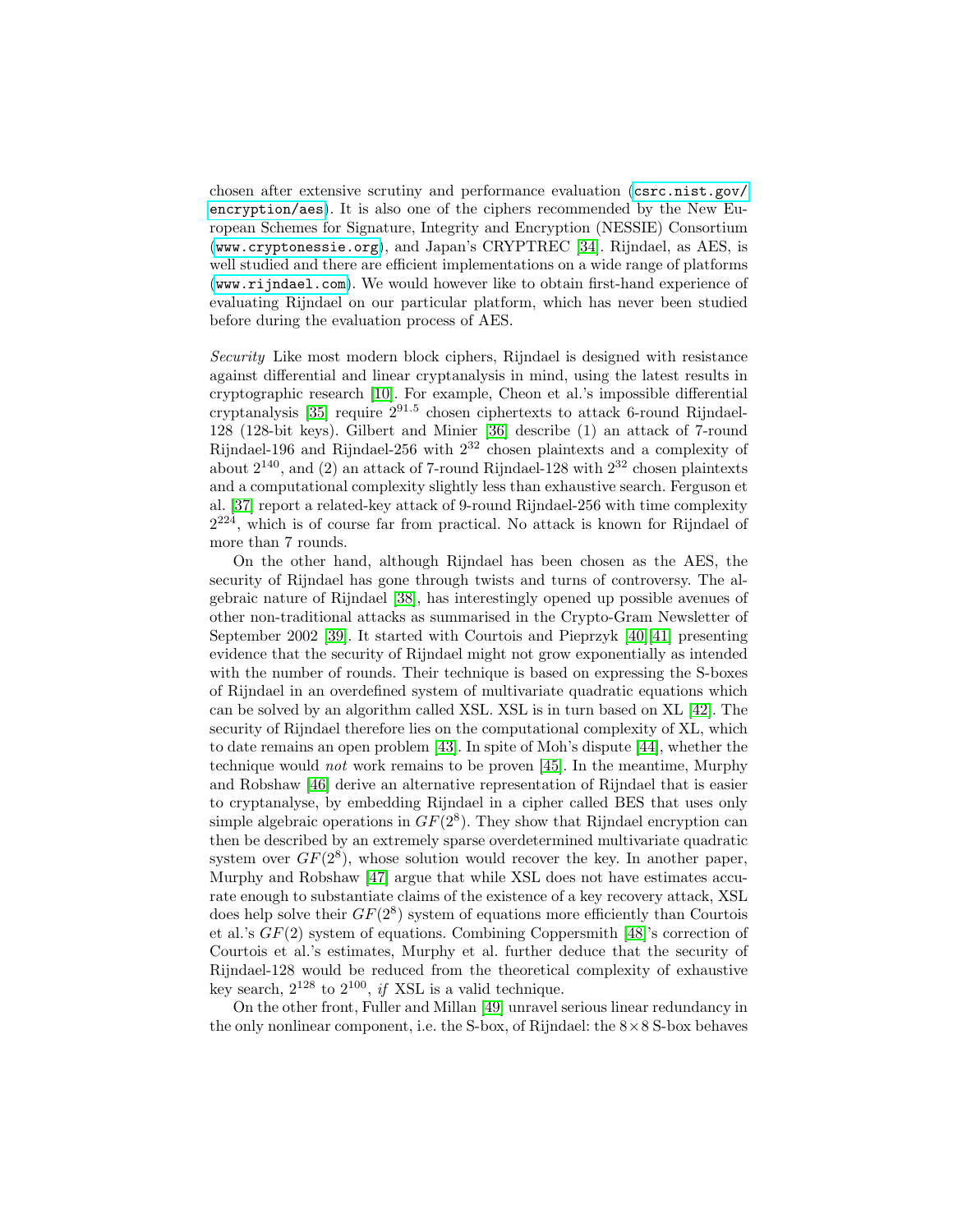actually like a  $8 \times 1$  S-box. They, by studying the invariance properties of the local connection structure of affine equivalence classes, discover that the outputs of the S-box are all equivalent under affine transformation. The essence of their discovery can be summarised in the following simple mathematical expression: Let  $b_i(x)$  and  $b_j(x)$  be two distinct outputs of the S-box, then there exists a non-singular  $8 \times 8$  matrix  $D_{ij}$  and a binary constant  $c_{ij}$  such that  $b_i(x)$  $b_i(x)D_{ij} \oplus c_{ij}$ .

Independent of the above development, Filiol shocked the scientific community in January 2003 by announcing a break of Rijndael with his plaintextdependent repetition codes cryptanalysis technique [\[50\]](#page-18-13). By detecting bias in the boolean functions of Rijndael, Filio claimed that he was able to obtain 2 bits of a Rijndael key with only  $2^{31}$  ciphertexts and a computational complexity of mere  $\mathcal{O}(2^{31})$ . Fortunately, several independent cryptographers were quick to dismiss the claim [\[51\]](#page-18-14).

To conclude, the research on Rijndael has entered an interesting era. More and more previously unknown properties are now being discovered and analysed [\[52\]](#page-18-15)[\[53\]](#page-18-16)[\[54\]](#page-18-17). We are despite the above debate adopting the recommendation of NESSIE [\[55\]](#page-18-18) and CRYPTREC [\[34\]](#page-17-13), that Rijndael is secure.

## 2.4 MISTY1

We have chosen to evaluate MISTY1 [\[11\]](#page-16-9) because MISTY1 is one of the CRYPTRECrecommended 64-bit ciphers [\[34\]](#page-17-13) and is the predecessor of KASUMI, the 3GPPendorsed encryption algorithm [\[12\]](#page-16-10). MISTY1 is specifically designed to resist differential and linear cryptanalysis. MISTY1 is designed for high-speed implementations on hardware as well as software platforms by using only logical operations and table lookups. We have also found MISTY1 to be particularly suitable for 16-bit platforms. MISTY1 is a royalty-free open standard documented in RFC2994 [\[56\]](#page-19-0).

Security Babbage and Frisch [\[57\]](#page-19-1) demonstrate the possibility of a 7th order differential cryptanalytic attack on 5-round MISTY1. According to them, none of the S-boxes with optimal linear and differential properties has an optimal behaviour with respect to higher order differential cryptanalysis, however as improvement, the number of rounds of the  $FI$  function could be increased. As shall be seen later, KASUMI, derived from MISTY1, incorporated such improvement, in that it has four instead of three S-boxes in its  $FI$  function.

Kühn found an impossible differential attack on 4-round MISTY1 using  $2^{38}$ chosen plaintexts and  $2^{62}$  encryptions [\[58\]](#page-19-2). In the same paper [58], a collisionsearch attack has also been described – the attack requires  $2^{28}$  chosen plaintexts and  $2^{76}$  encryptions. In a later paper, Kühn [\[59\]](#page-19-3) shows that the FL function introduces a subtle weakness in 4-round MISTY1. This weakness allows him to launch a slicing attack with as few as  $2^{22.5}$  chosen plaintexts on 4-round MISTY1.

The best known attack on 5-round MISTY1 so far is Knudsen and Wag-ner's integral cryptanalysis [\[60\]](#page-19-4), at a cost of  $2^{34}$  chosen plaintexts and  $2^{48}$  time complexity.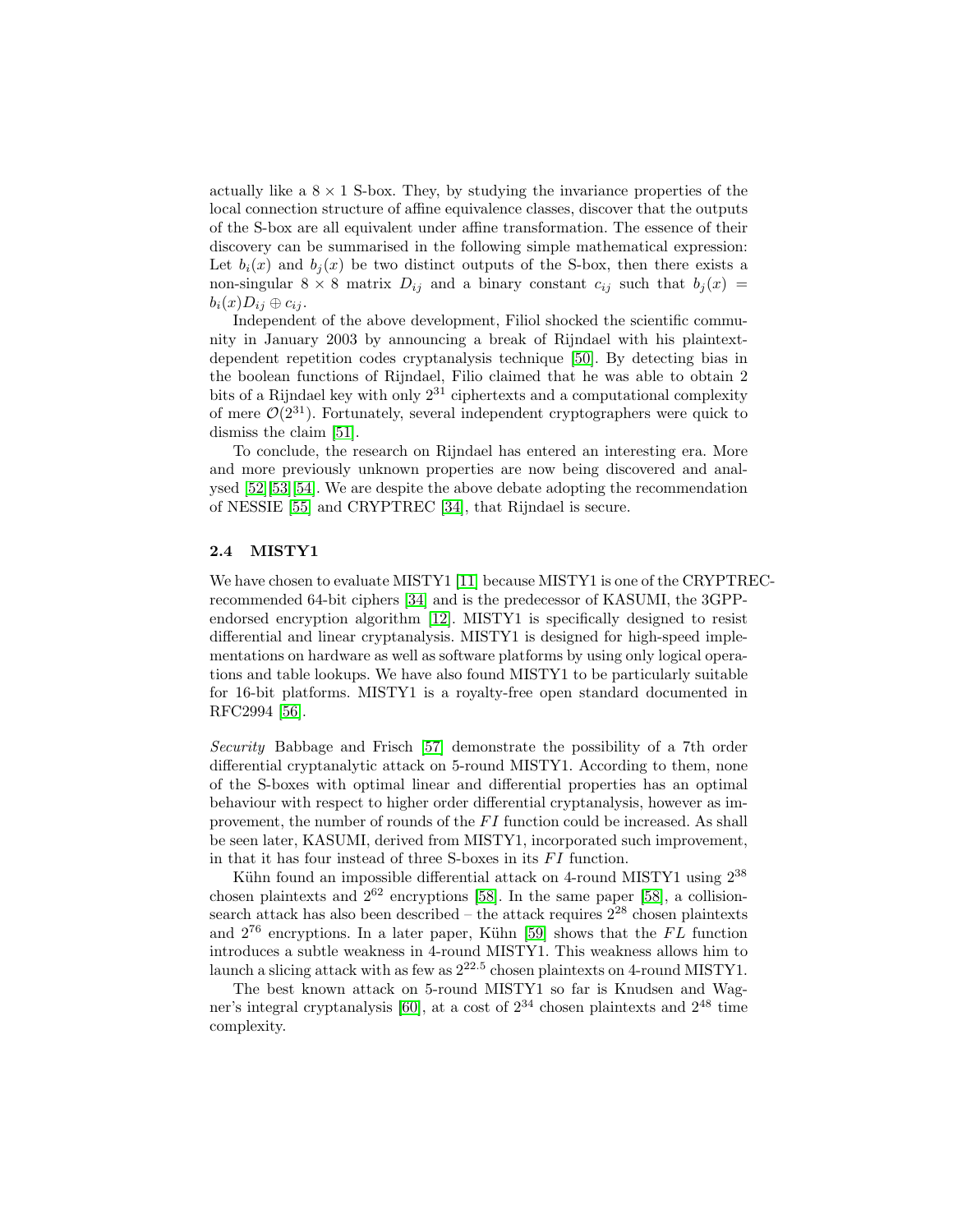To conclude, the security margin provided by MISTY1 is relatively small compared with modern 128-bit ciphers like Rijndael, but with full nominal rounds, MISTY1 is still reasonably secure.

### 2.5 KASUMI

We have chosen to evaluate KASUMI [\[12\]](#page-16-10) because KASUMI, as the 3GPPendorsed encryption algorithm [\[12\]](#page-16-10), is presumably well-suited for embedded applications, and has gone through considerable expert scrutiny.

Security KASUMI more or less inherits the security and performance benefits of MISTY1.

At the same time reporting attacks on MISTY1 and MISTY2, Kühn is also able to extend the attacks to KASUMI [\[58\]](#page-19-2). His impossible differential attack on 6-round KASUMI requires  $2^{55}$  chosen plaintexts and  $2^{100}$  encryptions.

Kang et al. [\[61\]](#page-19-5)[\[62\]](#page-19-6) prove that 3-round KASUMI is not a pseudorandom permutation ensemble but 4-round KASUMI is a pseudorandom permutation ensemble. However Tanaka et al. [\[63\]](#page-19-7) show that 4-round KASUMI without FL functions can be attacked using effective 2nd order differentials. The attack requires only 1,416 chosen plaintexts and  $2^{22.11}$  computational cost,  $2^{29.89}$  times faster than brute-force search.

To conclude, like MISTY1, the security margin provided by KASUMI is relatively small compared with modern 128-bit ciphers like Rijndael.

### 2.6 Camellia

We have chosen to evaluate Camellia [\[13\]](#page-16-11) because Camellia is one of the NESSIEand CRYPTREC-recommended 128-bit ciphers [\[34\]](#page-17-13). Camellia is designed for high-speed implementations on hardware as well as software platforms by using only logical operations and table lookups. Aoki et al. [\[64\]](#page-19-8) claim their hardware implementation of Camellia occupies only 7.875K gates using a  $0.11 \mu m$  CMOS ASIC library and is in the smallest class among all existing 128-bit block ciphers. Camellia is designed not only to be resistant to differential cryptanalysis, linear cryptanalysis, higher order differential attacks, interpolation attacks, related-key attacks, truncated differential attacks, boomerang attacks and slide attacks, but also with a large safety margin in view of anticipated progress in cryptanalysis techniques [\[64\]](#page-19-8)[\[65\]](#page-19-9). Futhermore, Camellia is royalty-free.

Security He and Qing [\[66\]](#page-19-10) discover that the Square attack [\[67\]](#page-19-11) is not only applicable to the block cipher Square but also to ciphers with a Fesitel structure. The complexity of their attack on 6-round Camellia is 3328 chosen plaintexts and 2<sup>112</sup> encryptions. Sugita et al. [\[68\]](#page-19-12) found a non-trivial 7-round impossible differential. Lee et al. [\[69\]](#page-19-13)'s truncated differential cryptanalysis of 7-round Camellia without the FL function, requires only 192 encryptions but  $2^{82.6}$  chosen plaintexts. Yeom et al. [\[70\]](#page-19-14) propose a Square attack on 9-round Camellia at a cost of  $2^{50.5}$  chosen plaintexts and 2<sup>202</sup>.<sup>2</sup> encryptions. Hatano et al.'s attack of 11-round Camellia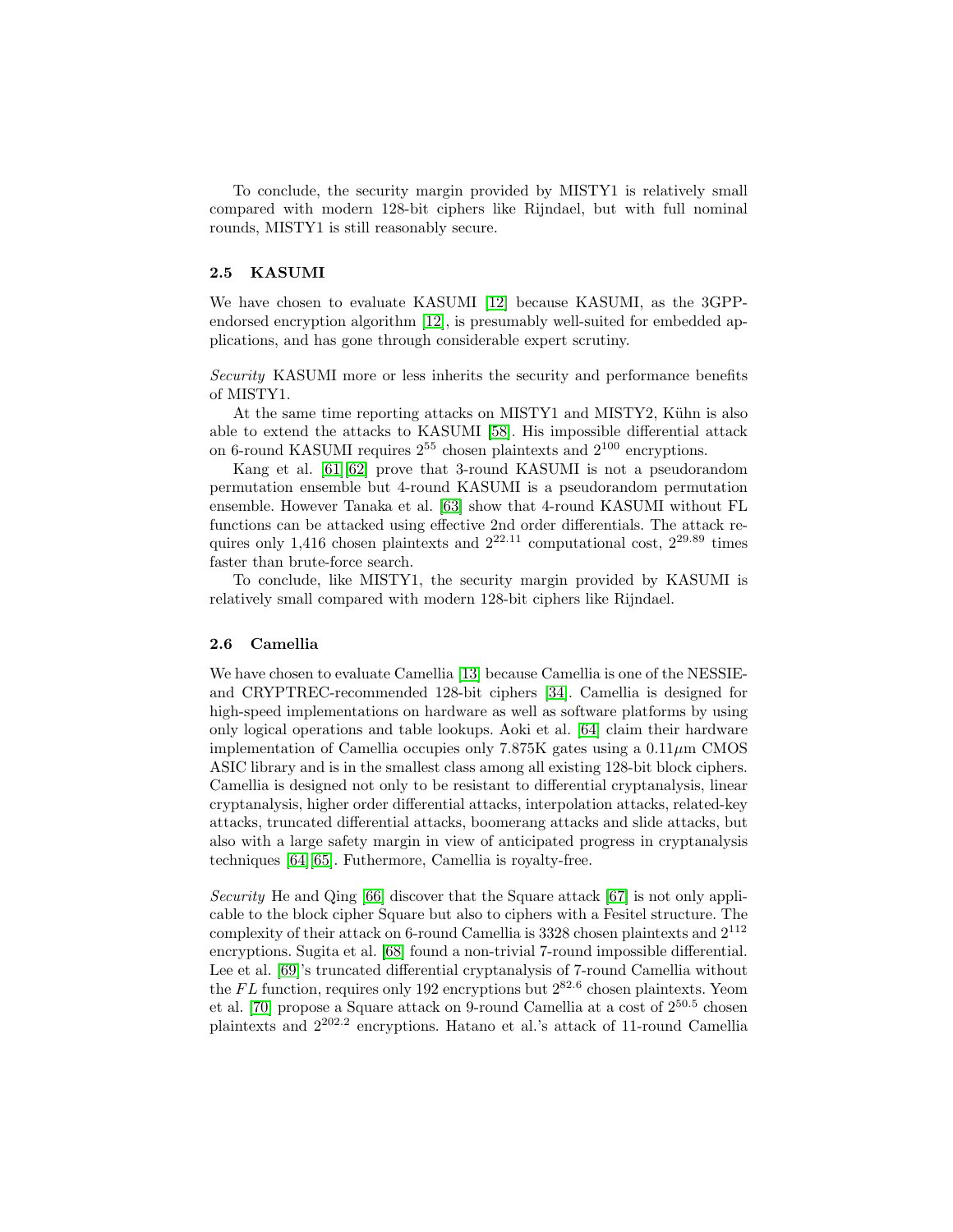with 256-bit keys, requires  $2^{93}$  chosen plaintexts and  $2^{255.6}$  encryptions, which is just a little less than brute force search [\[71\]](#page-20-0).

To conclude, 18-round Camellia offers sufficient security margin.

# <span id="page-7-0"></span>3 Methodology and Consideration

For benchmarking, we consider: (1) the cipher parameters, (2) the cipher operation modes, (3) the compiler toolchain, and (4) the implementation sources.

### 3.1 Cipher Parameters

To evaluate the ciphers, we feed each of the ciphers with 30 bytes of plaintext, since according to Perrig et al. [\[17\]](#page-16-15), a message of 30 bytes is rather realistic for WSNs. Table [2](#page-7-1) lists the parameters we have adopted for each cipher (some of them actually have fixed, unadjustable parameters but we list them anyway for the sake of clarity). Although RC5 and RC6 allow variable word size, without the backing of relevant cryptanalytic research, we are not sure how many rounds to use if we pick a non-standard word size of 16 bits, which is the word size of our platform. Therefore, for RC5 and RC6, we are using the standard word size of 32 bits.

| Cipher   | Key    | Rounds | <b>Block</b> | Chapter    | Key    | Rounds | <b>Block</b> |
|----------|--------|--------|--------------|------------|--------|--------|--------------|
|          | length |        | length       |            | length |        | length       |
| $RC5-32$ | 128    |        | 64           | MISTY1     | 1128   |        | 64           |
| $RC6-32$ | 128    | 20     | 128          | KASUMI 128 |        |        | 64           |
| Rijndael | 128    |        | 128          | Camellia   | 1128   |        | 128          |

<span id="page-7-1"></span>Table 2. Cipher parameters.

#### 3.2 Operation Modes

The naïve approach of encrypting a message longer than one block, by dividing the message into multiple blocks and encrypting the blocks separately, is called the electronic codebook mode (ECB) mode. ECB is insecure since an adversary can construct valid ciphertexts from the original ciphertext by arbitrarily rearranging, repeating, omitting blocks from the original ciphertext. More secure operation modes are used in practice. These operation modes do not only affect the security, but also the energy-efficiency of the encryption scheme. Their fault tolerance against ciphertext error (where bits are changed), and synchronisation error (where bits might are added or lost) must also be taken into account (Table [3\)](#page-8-0). In our implementation of CBC, ciphertext stealing [\[72\]](#page-20-1) is supported, so padding is not required. Meanwhile, some researchers [\[73\]](#page-20-2) claim that CBC has an information leakage vulnerability due to the birthday paradox.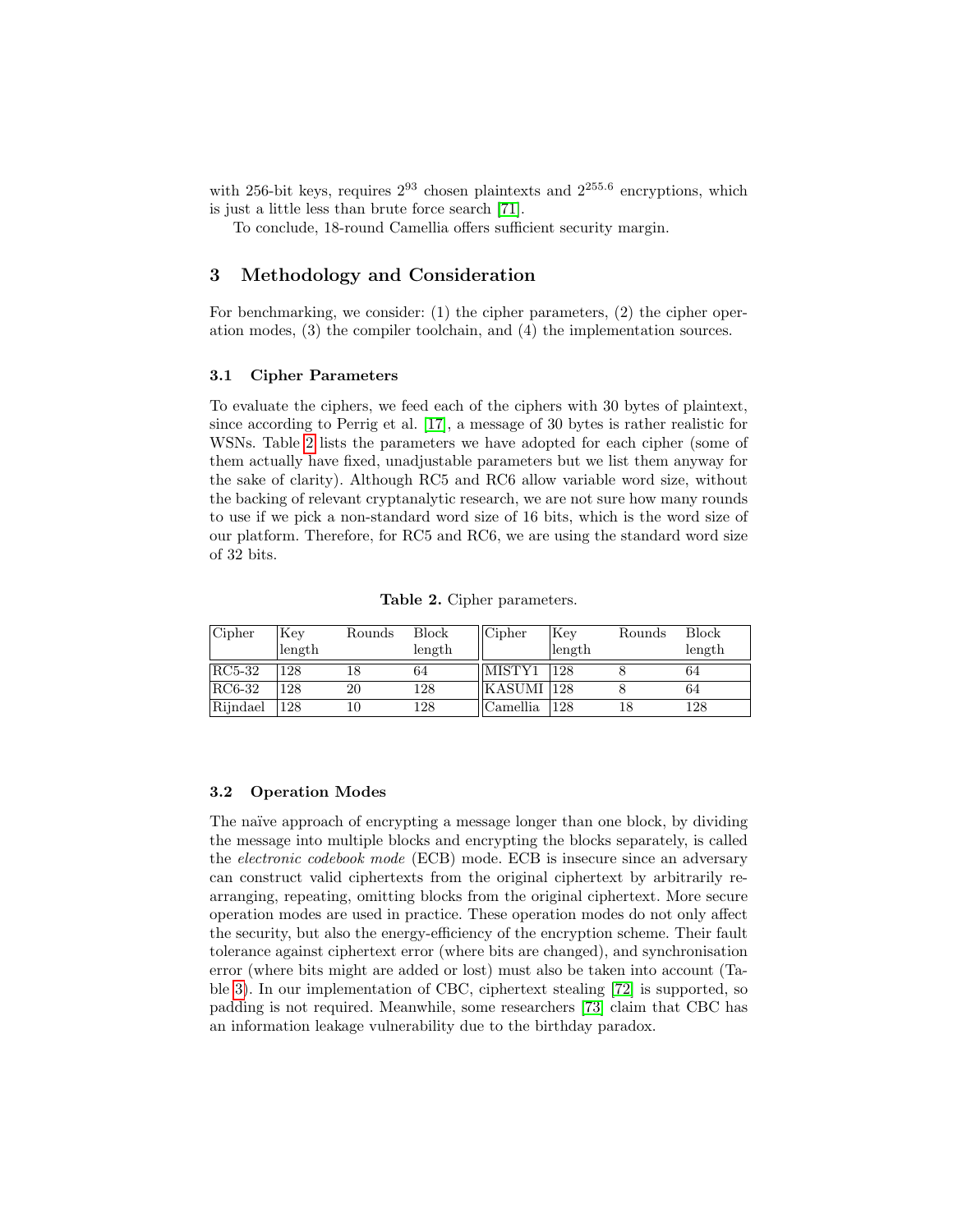<span id="page-8-0"></span>Table 3. Comparison of operation modes.

|               | Operation mode   Against ciphertext error              | Against synchronisation error                                                    |  |  |  |
|---------------|--------------------------------------------------------|----------------------------------------------------------------------------------|--|--|--|
| Cipher-Block  | A transmission bit error in a block Irrecoverable.     |                                                                                  |  |  |  |
|               | Chaining (CBC) affects only the decryption of two      |                                                                                  |  |  |  |
|               | subsequent blocks.                                     |                                                                                  |  |  |  |
|               |                                                        | Cipher Feedback Recoverable after a certain num-Recoverable after a certain num- |  |  |  |
| Mode (CFB)    | ber of blocks.                                         | ber of blocks.                                                                   |  |  |  |
| Output        | Feed-Error in one ciphertext block only Irrecoverable. |                                                                                  |  |  |  |
| back          | Mode results in error in the correspond-               |                                                                                  |  |  |  |
| (OFB)         | ing plaintext block.                                   |                                                                                  |  |  |  |
| Counter (CTR) | Similar to OFB.                                        | Irrecoverable.                                                                   |  |  |  |

#### 3.3 Compilers

For compilation, we are currently only using IAR Systems' MSP430 C Compiler V2.20A/W32 (<www.iar.com>). For debugging and profiling, we use IAR Systems' Embedded Workbench 3.2 with the integrated C-Spy Debugger and profiling plug-in. Another viable compiler is the GNU C compiler in the MSPGCC toolchain (<mspgcc.sf.net>), however we are not using it due to the lack of profiling support by the toolchain.

When performing our benchmarking, we compare maximum size optimisation with maximum speed optimisation. When using maximum speed optimisation, we also configure the compiler to perform common subexpression elimination (COMMON SUBEXP ELIM), loop unrolling (LOOP UNROLL), function inlining (FUNC INLINE) and code motion (CODE MOTION). When we measure the code size, we use the Release version, but when measuring the speed we use the Debug version because only then can we profile the code, and the debug information does not induce additional cycles. All code is compiled to use the hardware multiplier. The object format for the Release version is Texas Instruments' msp430-txt format (for the Debug version, IAR's own proprietary format UBROF version 9 is used). Although this compiler does support inline assembler code, it is far less advanced than that offered by, say, the GNU C compiler, hence we are currently not taking advantage of the feature.

### <span id="page-8-1"></span>3.4 Implementation Sources

To avoid reinventing the wheel, we try to use and improve as much existing source code as possible. We briefly compare a few source code libraries that we are aware of in Table [4:](#page-9-1)

To conclude this section, we have adapted most of our code from OpenSSL, and for the ciphers that do not have public implementation, we have adapted the reference source code from the original papers the ciphers are proposed in. Our source code can be found at [http://www.cs.utwente.nl/~ywlaw/src/crypto\\_](http://www.cs.utwente.nl/~ywlaw/src/crypto_test.zip) [test.zip](http://www.cs.utwente.nl/~ywlaw/src/crypto_test.zip).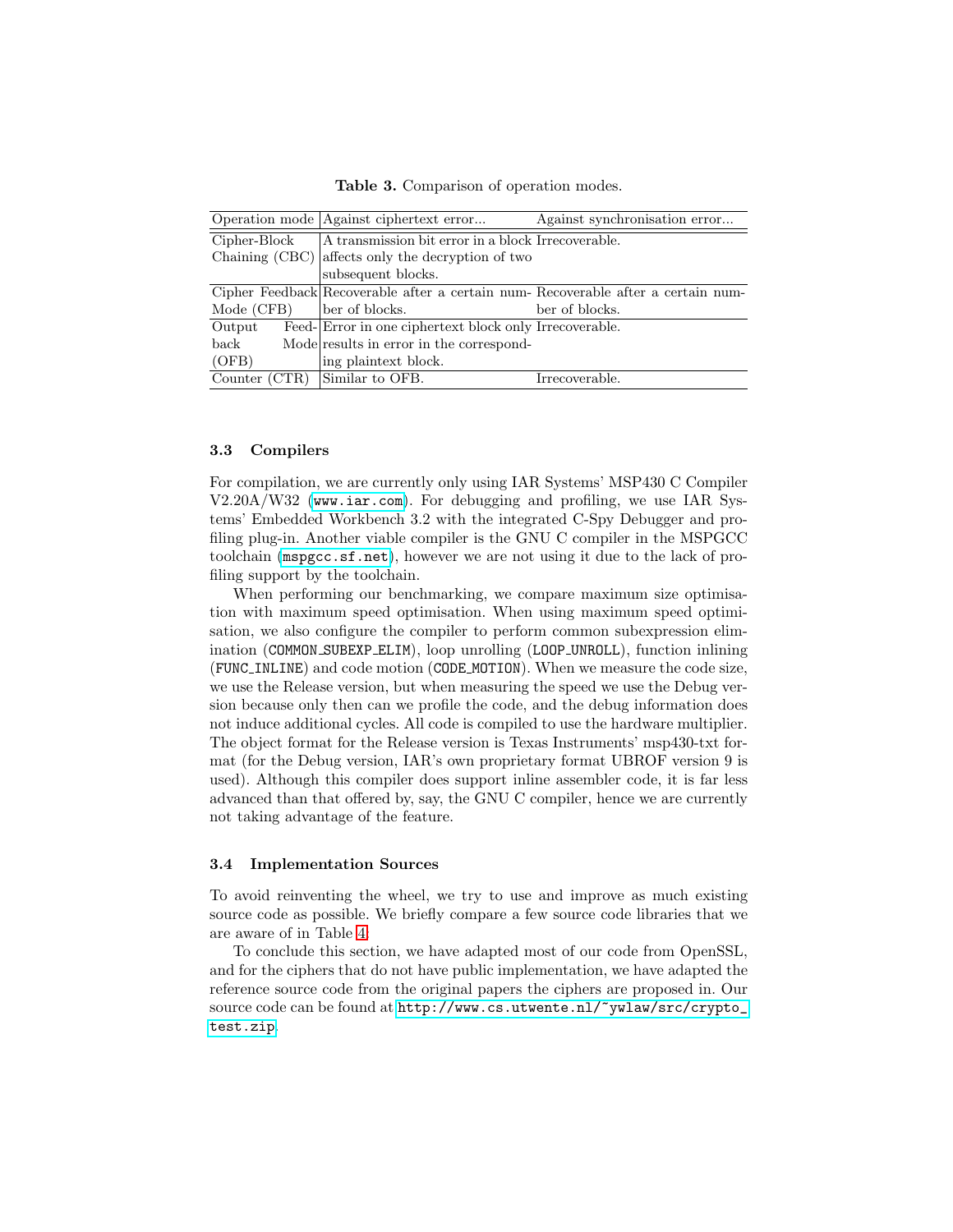<span id="page-9-1"></span>Table 4. Comparison of several cryptographic libraries.

| Sources      | Disadvantages<br>Advantages                                                |  |
|--------------|----------------------------------------------------------------------------|--|
| OpenSSL      | $(1)$ Its cipher implementations are $(1)$ It only implements standard ci- |  |
| $(wwu)$ .    | widely believed to be highly opti- phers such as the DES, RC4, RC5,        |  |
| openssl.     | mised with the help of the cipher AES and no experimental modern ci-       |  |
| $\sigma$ g)  | designers themselves and after years phers (e.g. RC6, MISTY1, KASUMI,      |  |
|              | of tweaking. (2) It uses low-level C Camellia). (2) The cipher implemen-   |  |
|              | and assembly language, avoiding the tations do not present a uniform in-   |  |
|              | overhead that would have been in-terface, like other $C++$ libraries do.   |  |
|              | duced by higher-level languages like                                       |  |
|              | $C_{++}$ . (3) It supports most if not all                                 |  |
|              | cipher operation modes.                                                    |  |
| $Crypto++$   | (1) This free $C++$ class library of (1) By using $C++$ , it incurs per-   |  |
| (www.        | cryptographic schemes by Wei Dai, formance overhead and porting is-        |  |
| eskimo.      | supports most if not all cipher op- sues for embedded platforms. (2) Al-   |  |
| com/         | eration modes. $(2)$ The binaries of though it does implement some non-    |  |
| ~weidai/     | $Crypto++$ version 5.0.4 have re-standard modern ciphers (e.g. RC6),       |  |
| cryptlib.    | ceived FIPS 140-2 level 1 validation it does not implement many others     |  |
| html)        | (3) It is well-suited for benchmark- (e.g. MISTY1, KASUMI and Camel-       |  |
|              | $l$ ia).<br>ing.                                                           |  |
| Botan        | (1) Supports most if not all cipher Similar to Crypto++.                   |  |
| (bottom.     | operation modes. $(2)$ It is well-suited                                   |  |
|              | randombit for benchmarking.                                                |  |
| net)         |                                                                            |  |
| Catacomb     | Supports most if not all ci-Although it does implement some<br>(1)         |  |
| $(wwu)$ .    | pher operation modes. (2) It is well- non-standard modern ciphers (e.g.    |  |
| excessus.    | suited for benchmarking. (3) Com-RC6), it does not implement many          |  |
| demon.       | pared with Crypto++ and Botan, it others (e.g. MISTY1, KASUMI and          |  |
| co.uk/       | uses faster and more portable C.<br>Camellia).                             |  |
| $misc-hacks$ |                                                                            |  |

# <span id="page-9-0"></span>4 Results

We have performed our measurements in standalone mode, i.e. without interaction with an OS. We have taken care in making the interface of the cipher implementations as uniform as possible, so that no difference in performance is a result of the difference in the interfaces. Our benchmark parameters are memory and CPU cycles. Given in this section are the results in terms of these two parameters.

### <span id="page-9-2"></span>4.1 Memory

We refer to two types of memory: (1) code memory, in the form of Flash memory and (2) data memory, in the form of RAM. The memory organisation of MSP430F149 is such that data memory ranges from address 0200h to 09FFh, whereas code memory ranges from 01100h to 0FFFFh. There are three types of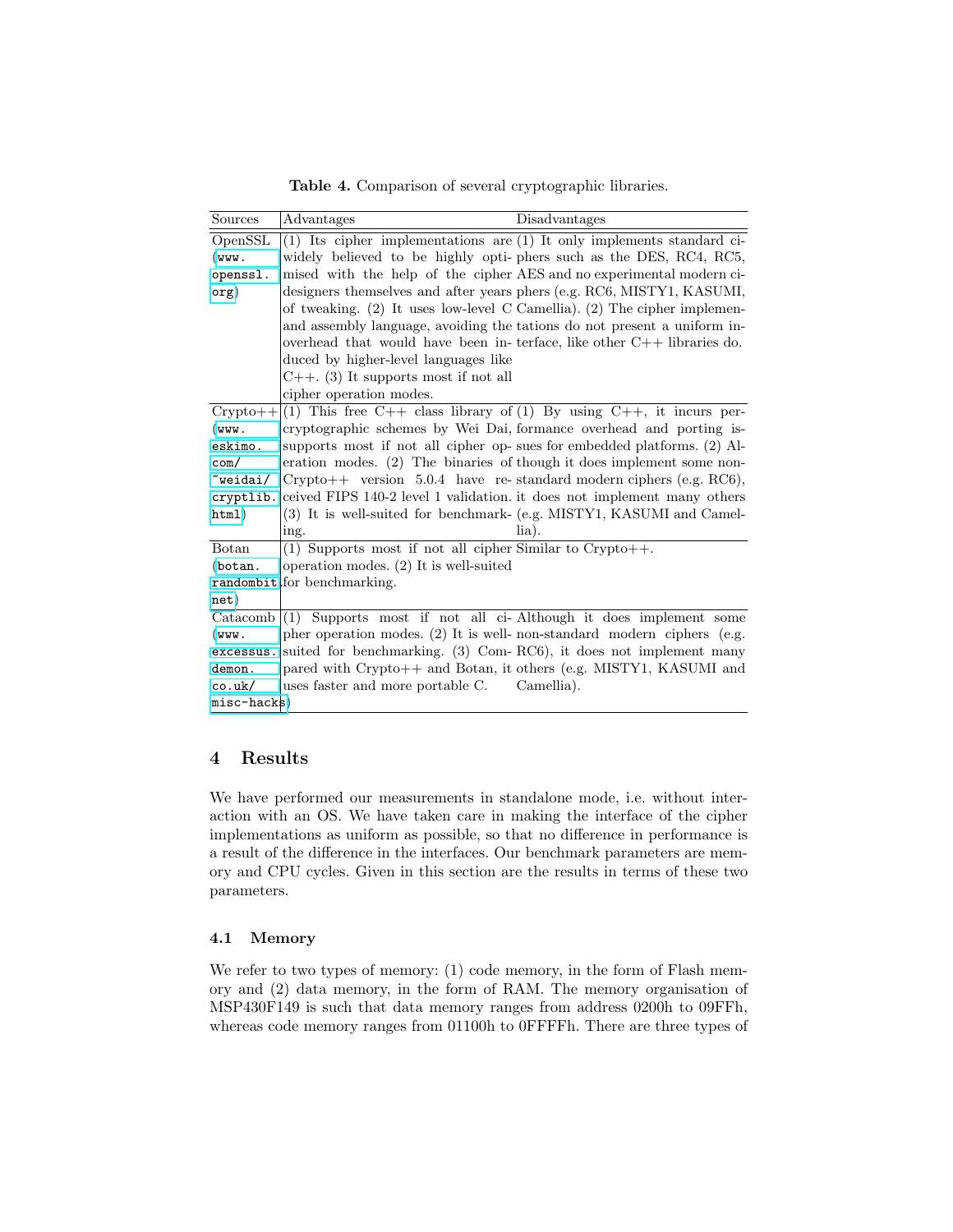segments for this platform: CODE, CONST and DATA. A typical policy is such that CODE and CONST segments are put in the code memory, while DATA segments (CSTACK, DATA16\_AN, DATA16\_I, DATA16\_N, DATA16\_Z and HEAP) in the data memory.

For the memory usage of CODE and CONST segments, we can read it off the memory map listing generated by the compiler. For the memory usage of DATA segments except CSTACK, we can also read it off the memory map listing. For CSTACK however, we have to rely on manual inspection of the code, and our estimation is conservative. The storage for plaintext, ciphertext, cipher key as well as the expanded key is not included in the code memory nor data memory in Table [5.](#page-11-0) The module named 'skey' in Table [5](#page-11-0) and other tables henceforth refers to the key expansion algorithm. The code memory for an operation mode module, say a CBC module, takes into account the code memory for the barebone encryption code, the CBC code as well as the S-boxes (or lookup tables in general). The details of which compiler switches are used for which modules, together with the measurement figures can be found in the file results.xls of the source distribution (cf Section [3.4\)](#page-8-1).

### 4.2 CPU Cycles

The computational complexity of an algorithm translates directly to its energy consumption. Assuming the energy per CPU cycle is fixed (which is justified in the Appendix), then by measuring the number of CPU cycles executed per byte, we get the amount of energy consumed by byte. For example, the processor we are using, MSP430F149 [\[16\]](#page-16-14) draws a nominal current of  $420\mu$ A at 3V and at a clock frequency of 1MHz in active mode – this means that the energy per instruction cycle (for the processor alone) is theoretically 1.26 nJ.

The results can be found in Table [6.](#page-12-0) Observe that among all modes, only CBC is asymmetrical in the sense that encryption and decryption consume a slightly different number of CPU cycles. From Table [5](#page-11-0) and [6,](#page-12-0) we can see that OFB is not only the most space-saving but also the fastest mode.

### 4.3 Observation

First we analyse Table [5](#page-11-0) and Table [6](#page-12-0) cipher by cipher:

RC5-32: We note that size optimisation and speed optimisation result in vastly different code sizes, with the effect being most prominent in the OFB mode, for which the ratio between the size optimised code and speed optimised code is 1:5.1. For the key setup module (skey), we use the reference implementation version to optimise its size, but the OpenSSL version to optimise its speed. The size ratio between these two key setup implementations is 1:1.2 whereas the speed ratio is  $1:2 - a$  heavy penalty in speed for a little saving in code memory.

RC6-32: Nechvatal et al. [\[26\]](#page-17-5) note that on the Z80 processor, the key setup of RC6 is very time-consuming, and it takes about four times as many cycles as encryption (of one block) does. Our measurement confirms this observation. There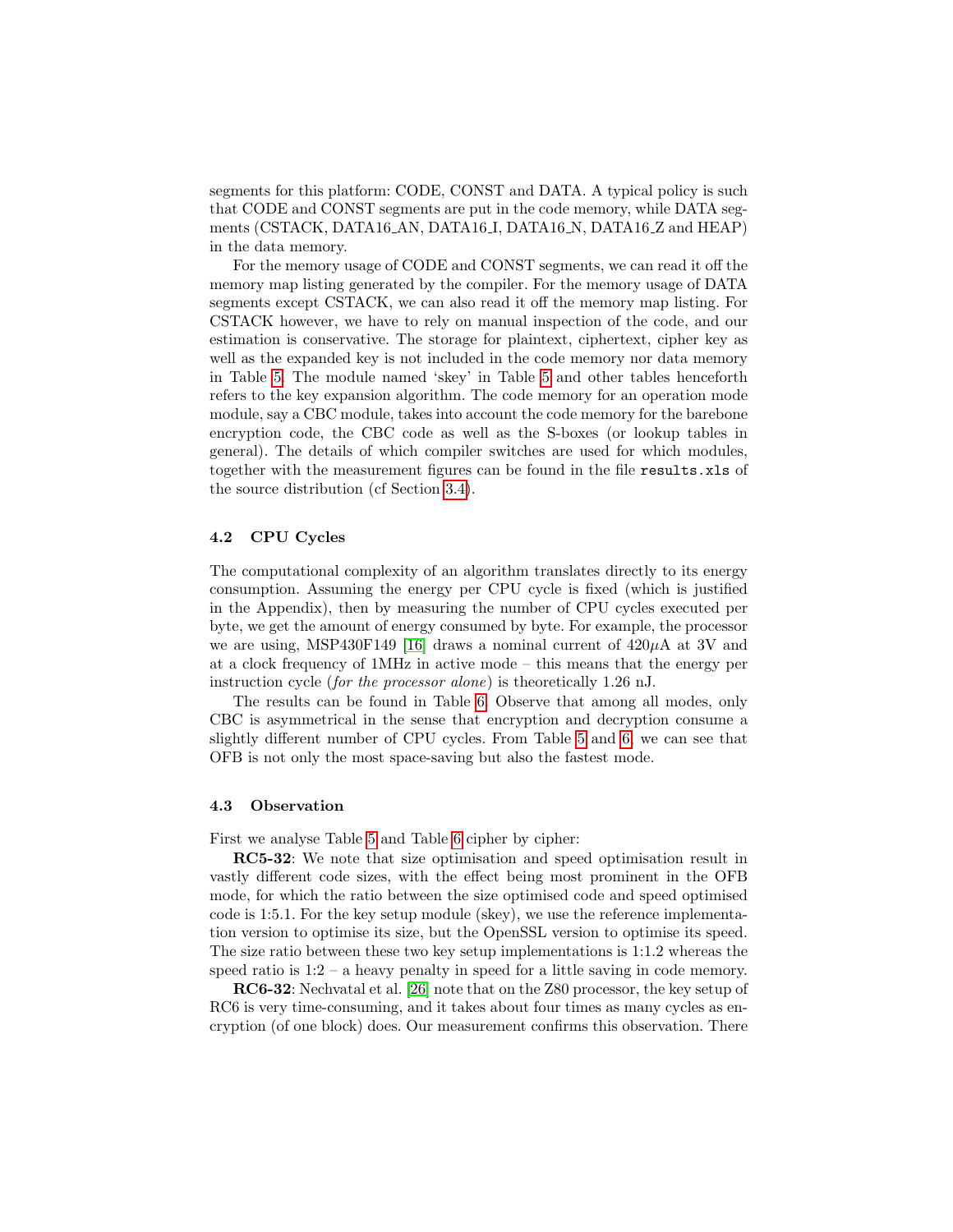| Cipher        |              |                            | Size optimised | Speed optimised     |        |  |
|---------------|--------------|----------------------------|----------------|---------------------|--------|--|
|               |              | Module Code mem. Data mem. |                | Code mem. Data mem. |        |  |
|               | skey         | 533                        | 92             | 650                 | 300    |  |
| $RC5-32$      | CBC          | 1653                       | 52             | 6045                | 52     |  |
|               | CFB          | 1067                       | 39             | 5175                | 39     |  |
|               | <b>OFB</b>   | 997                        | 36             | 5097                | 36     |  |
|               | CTR          | 1129                       | 54             | 5229                | 54     |  |
|               | skey         | 559                        | 60             | 559                 | 60     |  |
| $RC6-32$      | CBC          | 2121                       | 86             | 2329                | 86     |  |
|               | CFB          | 1810                       | 57             | 1912                | $57\,$ |  |
|               | OFB          | 1740                       | 54             | 1834                | 54     |  |
|               | CTR          | 1946                       | 88             | 2042                | 88     |  |
|               | skey         | 1298                       | 14             | 1844                | 14     |  |
| Rijndael      | $_{\rm CBC}$ | 13448                      | 92             | 13998               | 92     |  |
|               | CFB          | 12888                      | 63             | 13190               | $63\,$ |  |
|               | <b>OFB</b>   | 12816                      | 60             | 13110               | 60     |  |
|               | CTR          | 12966                      | 94             | 13262               | 94     |  |
|               | skey         | 577                        | 12             | 1053                | 12     |  |
| MISTY1        | $_{\rm CBC}$ | 6973                       | 58             | 7969                | $58\,$ |  |
|               | CFB          | 6381                       | 45             | 7093                | $45\,$ |  |
|               | <b>OFB</b>   | 6311                       | 42             | 7015                | 42     |  |
|               | CTR          | 6443                       | 60             | 7147                | 60     |  |
|               | skey         | 500                        | 58             | 584                 | 42     |  |
| <b>KASUMI</b> | $_{\rm CBC}$ | 9665                       | 64             | 9541                | 64     |  |
|               | CFB          | 9073                       | 51             | 10745               | $51\,$ |  |
|               | OFB          | 9003                       | 48             | 9791                | $48\,$ |  |
|               | CTR          | 9135                       | 66             | 9923                | 66     |  |
|               | skey         | 4068                       | 160            | 5208                | 160    |  |
| Camellia      | $_{\rm CBC}$ | 16096                      | 117            | 24530               | 117    |  |
|               | CFB          | 15479                      | 88             | 23617               | 88     |  |
|               | OFB          | 15409                      | 85             | 23539               | 85     |  |
|               | CTR          | 15617                      | 119            | 23749               | 119    |  |

<span id="page-11-0"></span>Table 5. Memory requirements in bytes.

For a digest of this table, see Section [4.1.](#page-9-2)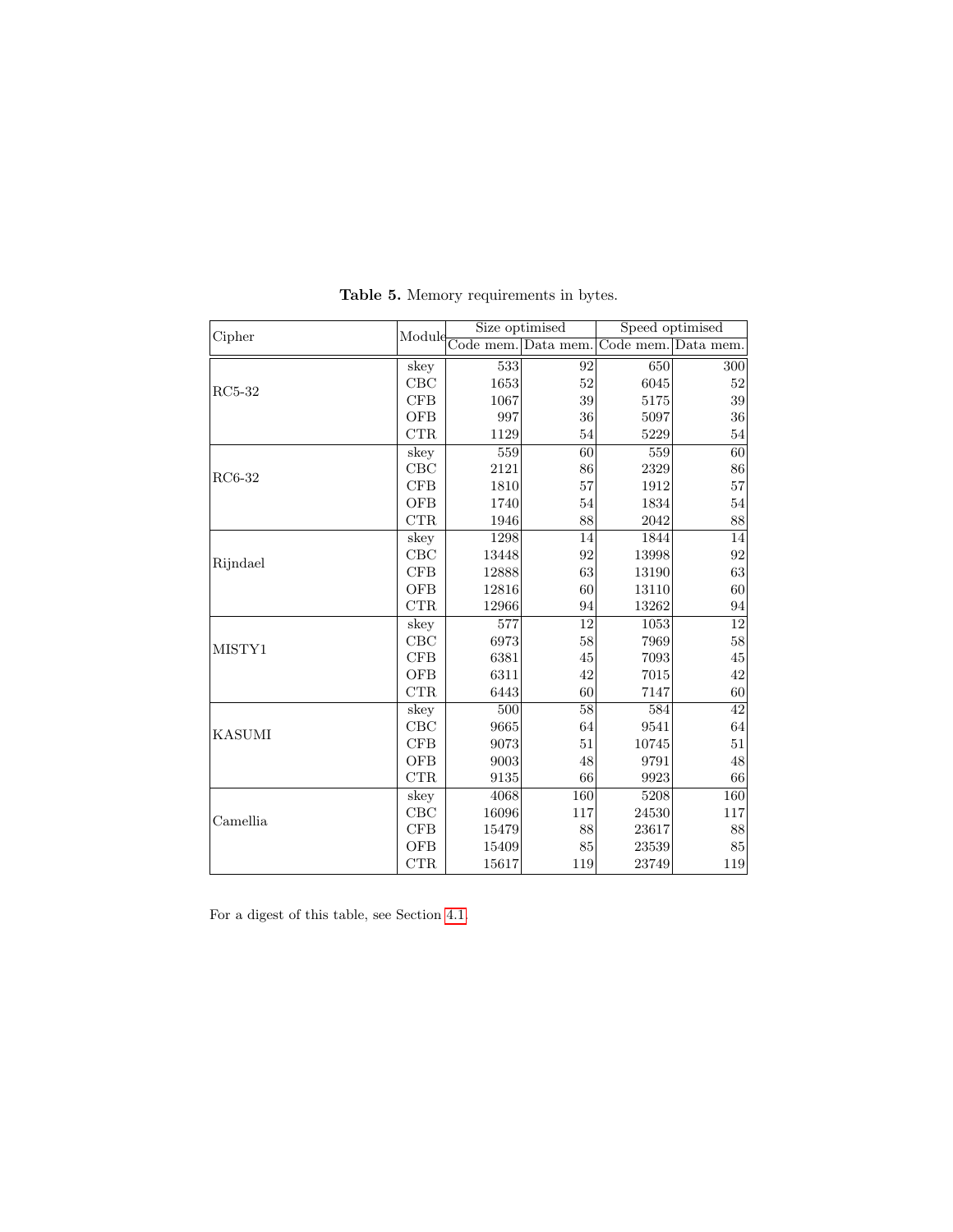| Cipher   | Module     | Size optimised |       | Speed optimised                             |       |  |
|----------|------------|----------------|-------|---------------------------------------------|-------|--|
|          |            |                |       | Encryption Decryption Encryption Decryption |       |  |
|          | skey       | 81704          | 81704 | 40565                                       | 40565 |  |
|          | CBC        | 1247           | 1270  | 712                                         | 699   |  |
| $RC5-32$ | CFB        | 1250           | 1250  | 691                                         | 691   |  |
|          | <b>OFB</b> | 1225           | 1225  | 668                                         | 668   |  |
|          | CTR        | 1236           | 1236  | 679                                         | 679   |  |
|          | skey       | 95114          | 95114 | 93808                                       | 93808 |  |
| RC6-32   | CBC        | 1222           | 1247  | 1132                                        | 1132  |  |
|          | CFB        | 1229           | 1229  | 1129                                        | 1129  |  |
|          | <b>OFB</b> | 1205           | 1205  | 1120                                        | 1120  |  |
|          | CTR        | 1211           | 1211  | 1125                                        | 1125  |  |
|          | skey       | 1745           | 6769  | 1313                                        | 5034  |  |
| Rijndael | CBC        | 321            | 331   | 218                                         | 223   |  |
|          | CFB        | 324            | 324   | 212                                         | 212   |  |
|          | <b>OFB</b> | 299            | 299   | 204                                         | 204   |  |
|          | CTR        | 309            | 309   | 213                                         | 213   |  |
|          | skey       | 882            | 882   | 601                                         | 601   |  |
| MISTY1   | CBC        | 478            | 485   | 525                                         | 531   |  |
|          | CFB        | 479            | 479   | 511                                         | 511   |  |
|          | <b>OFB</b> | 455            | 455   | 503                                         | 503   |  |
|          | CTR        | 467            | 467   | 515                                         | 515   |  |
|          | skey       | 2571           | 2571  | 1381                                        | 1381  |  |
| KASUMI   | CBC        | 568            | 576   | 708                                         | 715   |  |
|          | CFB        | 570            | 570   | 695                                         | 695   |  |
|          | <b>OFB</b> | 545            | 545   | 686                                         | 686   |  |
|          | CTR        | 557            | 557   | 699                                         | 699   |  |
|          | skey       | 23290          | 23290 | 15345                                       | 15345 |  |
| Camellia | CBC        | 971            | 1001  | 441                                         | 441   |  |
|          | CFB        | 974            | 974   | 432                                         | 432   |  |
|          | <b>OFB</b> | 950            | 950   | 393                                         | 393   |  |
|          | CTR        | 960            | 960   | 433                                         | 433   |  |

<span id="page-12-0"></span>Table 6. CPU cycles for key expansion (per key) and operation modes (per byte).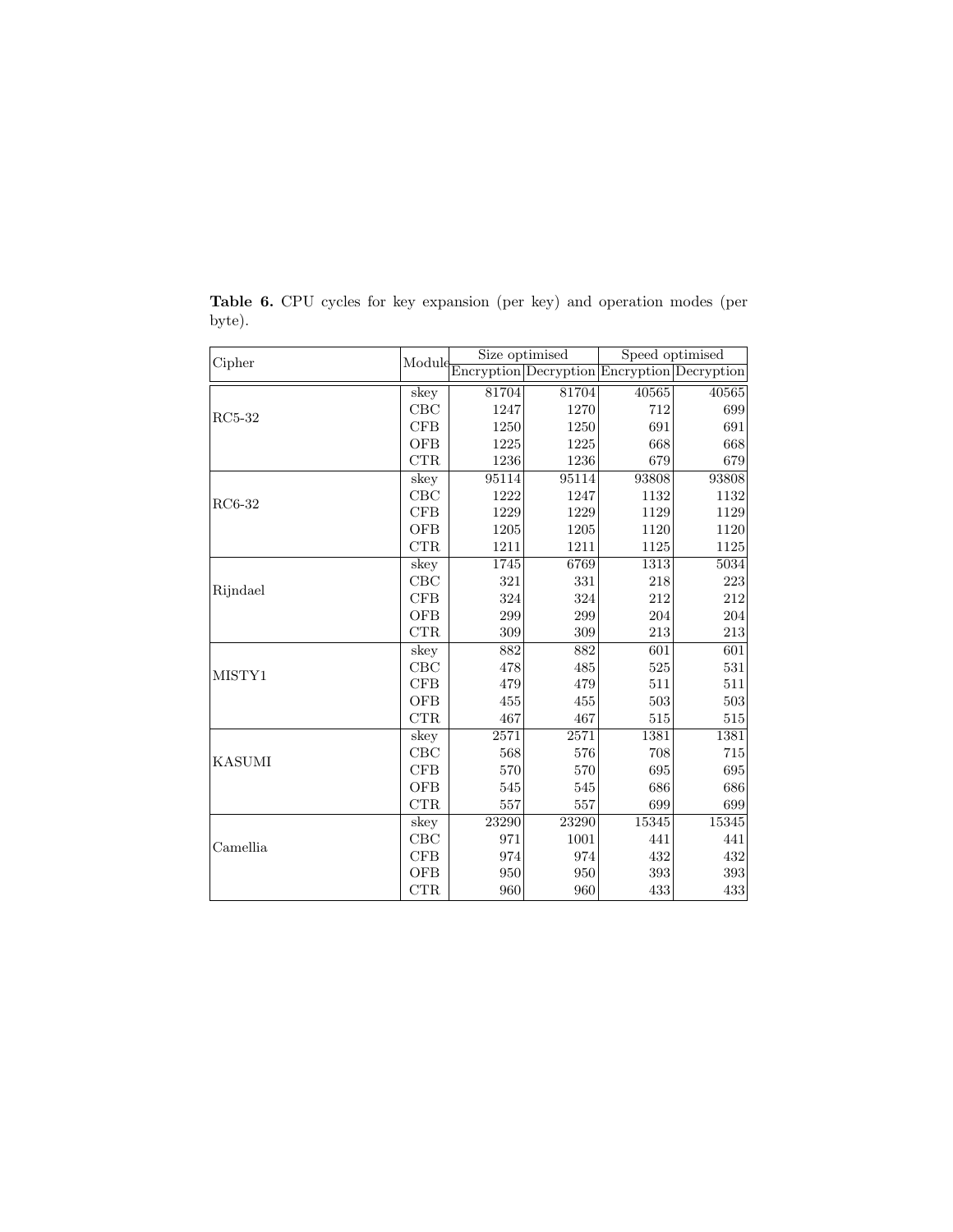is no significant difference between the size-optimised and the speed-optimised version in terms of memory and CPU cycles.

Rijndael: Rijndael has a big S-box, and as a result its code memory requirement exceeds 10KB, which is about the current size of the EYES operating system [\[74\]](#page-20-3). Among our selection, Rijndael is the only cipher that has key setup for decryption, and we note that this key setup is about four times as slow as that for encryption. Although the key setup code size of Rijndael is 2-3 times that of RC6, the performance is 50-70 times that of RC6.

MISTY1: The code size requirement of MISTY1 is between RC5, RC6 on the low end, and Rijndael on the high end. In terms of performance, it is also between RC5, RC6 and Rijndael. It is perhaps of interest to note that the speedoptimised version actually performs poorer than the size-optimised version (except for key setup). The size-optimised version also provides more than 10% of savings in storage.

KASUMI: Although the key setup of KASUMI is linear [\[75\]](#page-20-4), it takes more than twice as long as that of MISTY1. Although the code size of KASUMI is 40-50% larger than that of MISTY1, KASUMI has comparable performance to MISTY1 in terms of encryption. Like MISTY1, the size-optimised version of KASUMI interestingly provides better performance than the speed-optimised version.

Camellia: Camellia has the largest code size among our selection of ciphers, but its performance is only worse than Rijndael in our selection. Speed optimisation increases the code size by about 50% compared with the size-optimised version, but the performance at the same time more than doubles.

To conclude our observation, we now discuess the relative rankings in Table [7.](#page-14-1)

In terms of key setup, MISTY1 is an attractive option with the least data memory requirement and CPU cycles, and modest code memory requirement. Rijndael also achieves very good ranking in terms of data memory and speed. Although RC5-32 and RC6-32 have small code size, they fare badly in the data memory and speed genre. Camellia achieves very low ranking in memory requirements and average ranking in performance. KASUMI is an average performer in all categories.

In terms of encryption/decryption, Rijndael offers the highest speed at the expense of relatively large code size and data memory requirement, but in a way not worse than Camellia. MISTY1 is a solid performer in all categories, never falling below the 3rd place, whereas KASUMI is average in all categories. RC5- 32 is the opposite of Rijndael, failing in speed, but gaining in lean code size and RAM footprint. The only advantage of RC6-32 is its compact code size. Camellia with speed optimisation is only less efficient than Rijndael but its code size is about 10 times RC5-32's. RC6-32 appears to be the most energy-consuming cipher on average.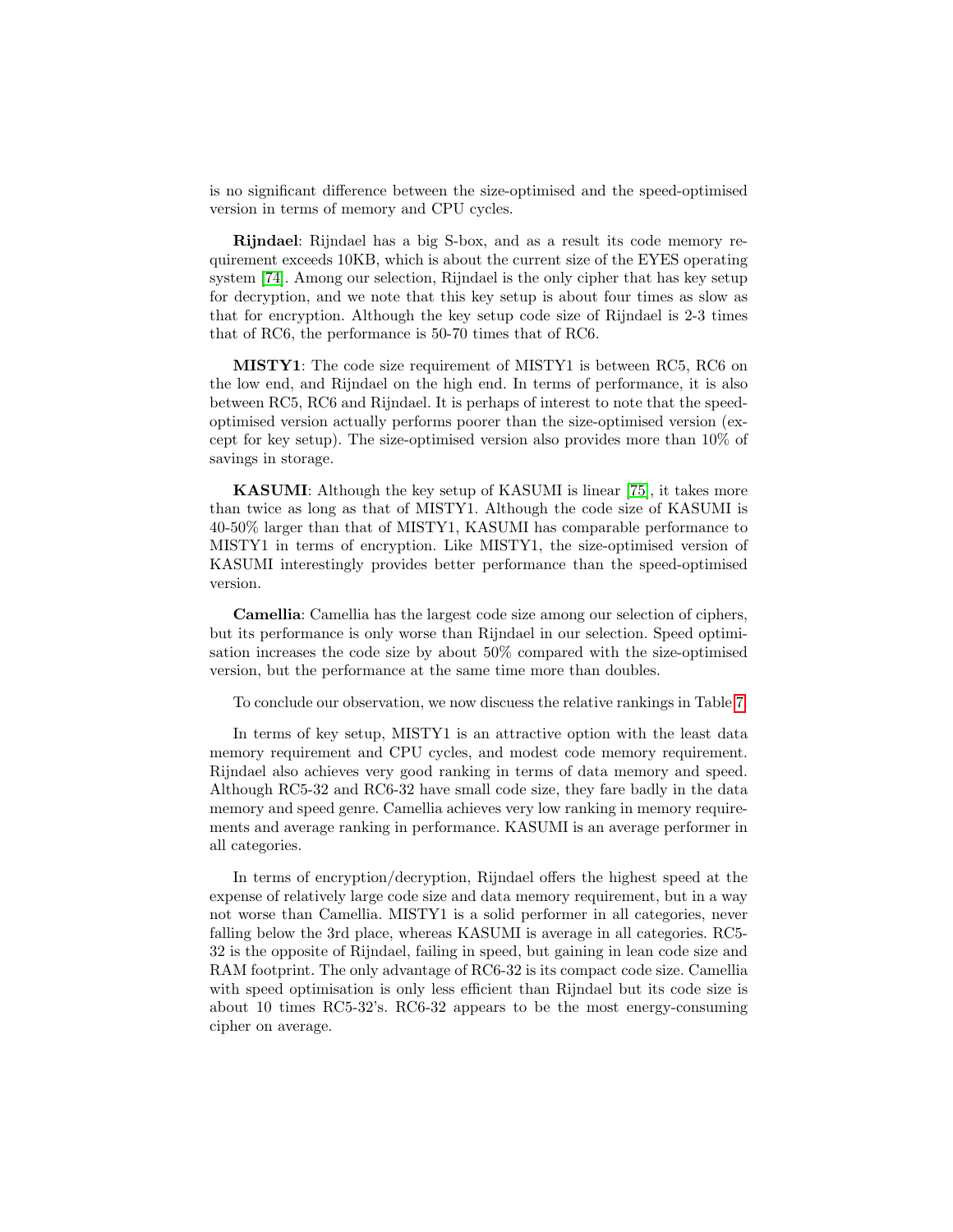<span id="page-14-1"></span>Table 7. Ranking of ciphers by key setup and encryption (CBC/CFB/OFB/CTR).

|  |  | By key setup: |  |
|--|--|---------------|--|
|--|--|---------------|--|

|   |                                                      | Size optimised |               | Speed optimised |           |               |  |
|---|------------------------------------------------------|----------------|---------------|-----------------|-----------|---------------|--|
|   | $\left \frac{\text{Rank}}{\text{Code mem}}\right $ . | Data mem.      | Speed         | Code mem.       | Data mem. | Speed         |  |
|   | RC5-32                                               | MISTY1         | MISTY1        | RC6-32          | MISTY1    | MISTY1        |  |
| 2 | <b>KASUMI</b>                                        | Rijndael       | Rijndael      | KASUMI          | Rijndael  | Rijndael      |  |
| 3 | RC6-32                                               | <b>KASUMI</b>  | <b>KASUMI</b> | RC5-32          | KASUMI    | <b>KASUMI</b> |  |
| 4 | MISTY1                                               | RC6-32         | Camellia      | MISTY1          | RC6-32    | Camellia      |  |
| 5 | Rijndael                                             | RC5-32         | $RC5-32$      | Rijndael        | Camellia  | RC5-32        |  |
| 6 | Camellia                                             | Camellia       | RC6-32        | Camellia        | RC5-32    | RC6-32        |  |

By encryption (CBC/CFB/OFB/CTR):

|   |                          | Size optimised |               | Speed optimised |               |               |  |
|---|--------------------------|----------------|---------------|-----------------|---------------|---------------|--|
|   | $ Rank  \over$ Code mem. | Data mem.      | Speed         | Code mem.       | Data mem.     | Speed         |  |
|   | RC5-32                   | RC5-32         | Rijndael      | RC6-32          | RC5-32        | Rijndael      |  |
| 2 | RC6-32                   | MISTY1         | MISTY1        | RC5-32          | MISTY1        | Camellia      |  |
| 3 | MISTY1                   | <b>KASUMI</b>  | <b>KASUMI</b> | MISTY1          | <b>KASUMI</b> | MISTY1        |  |
| 4 | <b>KASUMI</b>            | RC6-32         | Camellia      | <b>KASUMI</b>   | RC6-32        | RC5-32        |  |
| 5 | Rijndael                 | Rijndael       | RC6-32        | Rijndael        | Rijndael      | <b>KASUMI</b> |  |
| 6 | Camellia                 | Camellia       | $RC5-32$      | Camellia        | Camellia      | RC6-32        |  |

# <span id="page-14-0"></span>5 Conclusion

First about the operation mode to use. Apart from having the highest memory and energy efficiency, OFB has desirable fault-tolerance characteristics, i.e. a ciphertext error affects only the corresponding bit(s) of the plaintext. Therefore in an error-prone environment such as the wireless network, OFB is particularly useful. However in the event of loss of synchronisation, OFB has to rely on an external mechanism to regain synchronisation. This applies also to CTR, but regaining synchronisation is much more efficient for CTR than for OFB, because CTR is parallelisable. In terms of energy-efficiency, CTR is only next to OFB. Although CTR has the highest RAM usage among all the modes, the potentially great savings in resynchronisation justifies the cost in RAM usage. Our conclusion is that the use of CTR is recommended.

On the suitable cipher to use, we will reach our verdict by first ruling out the unlikely candidates, but first we would like to emphasise that the processor we are currently using, MSP430F149 is one of the most high-end in the Texas Instrument's MSP430 series. In other words, a total code memory of 59.7KB and data memory of 2KB is a hard limit in the MSP430 family of processors. For this reason, we first rule out Camellia which occupies a one-third of the total code memory even after size optimisation, even though it has good energy-efficiency for encryption.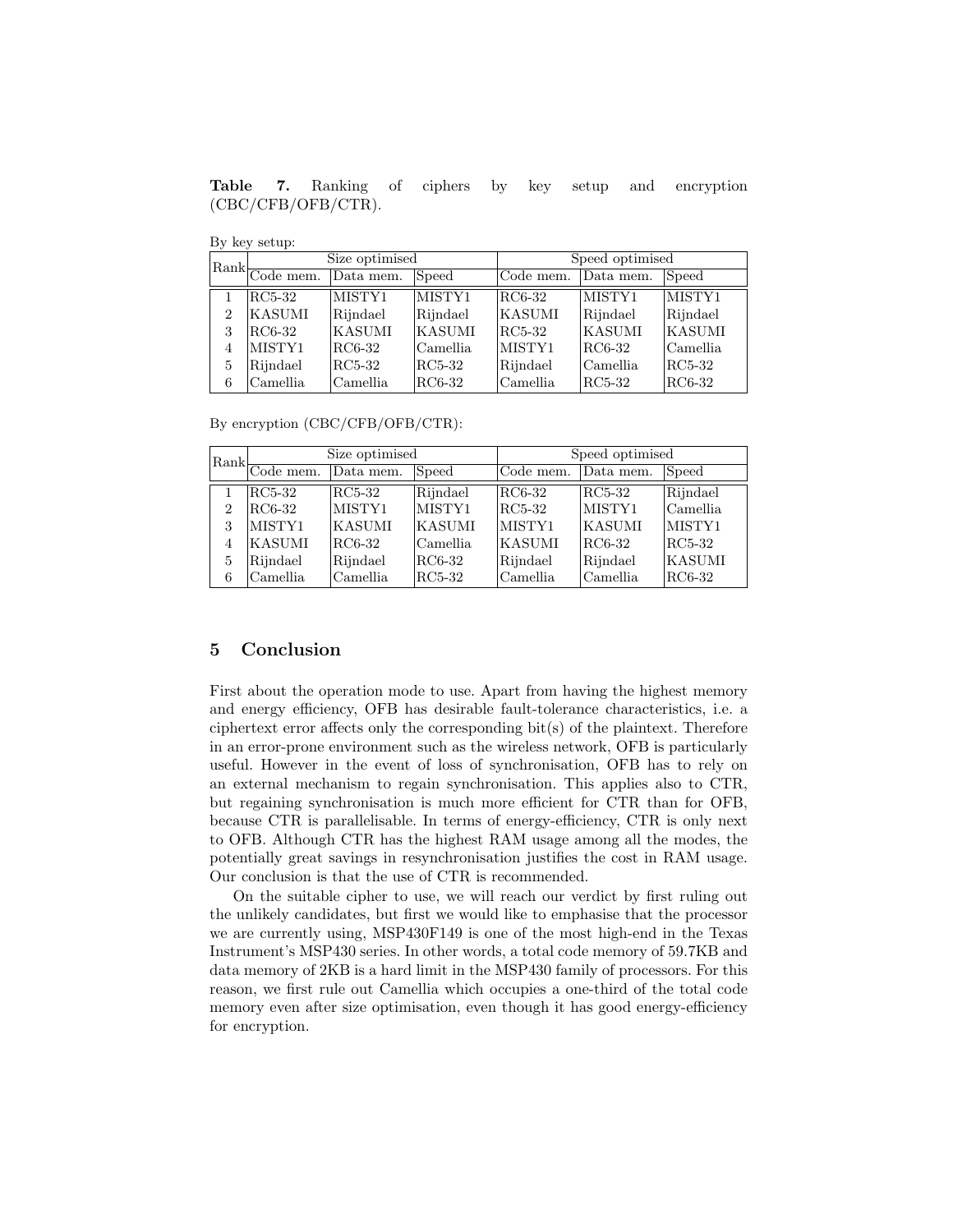The next to rule out is RC6-32, which has poor key agility (the ability to change keys quickly and with a minimum amount of resources) and energy efficiency. Although RC5-32 is faster than RC6-32, its key agility is worse than RC6-32. This rules out RC5-32. KASUMI is only better than MISTY1 in terms of its code size for key setup. So we would consider MISTY1 instead of KASUMI, ruling out KASUMI for further consideration.

Finally the verdict: for maximum energy-efficiency, we recommend Rijndael; whereas for truly constrained environments, we recommend MISTY1. Although MISTY1 is slower than Rijndael, in terms of key setup, MISTY1 uses less memory and CPU cycles than Rijndael does. Furthermore, MISTY1 uses less RAM for encryption, not to mention that the overall code size of MISTY1 is half of Rijndael's. The only drawback of MISTY1 is that it is (believed to be) less secure than Rijndael and it only caters for one key length, but we forsee that there are applications that do not require a security level higher than MISTY1 can provide.

Reviewing some of the proposals in the literature so far, we see that we are disagreeing with Perrig et al. [\[17\]](#page-16-15) at using RC5, and with Slijepcevic et al. [\[27\]](#page-17-6) at using RC6. Another aspect to consider is that most embedded processors do not support the variable-bit rotation instruction like ROL of the Intel architecture [\[76\]](#page-20-5) which greatly improves the performance of RC5. Slijepcevic et al. suggest varying the number of rounds to achieve different levels of security with RC6, but increasing the number of rounds beyond the nominal value to increase the level of security is a speculative approach compared with increasing the key length. That is, using longer keys for higher security is a more appropriate approach. One non-technical reason against the use of RC6 is that the cipher is patented and not royalty-free.

In conclusion, we have presented a detailed benchmark for one of the most important cryptographic primitives in a WSN, i.e. block ciphers. Taking into account the security properties, storage- and energy-efficiency of a set of candidates, we have arrived at a systematically justifiable selection of block ciphers and operation modes. Instead of taking for granted prevalent suggestions, we now have results that we can use not only for convincing ourselves but also other researchers in the area of WSN.

# Acknowledgement

This work is partially supported by the EU under the IST-2001-34734 EYES project. The authors would like to thank Paul Havinga and Alexander Kholosha for their constructive remarks.

# References

<span id="page-15-0"></span>1. Law, Y., Dulman, S., Etalle, S., Havinga, P.: Assessing Security-Critical Energy-Efficient Sensor Networks. Technical Report TR-CTIT-02-18, Centre for Telematics and Information Technology, University of Twente, The Netherlands (2002)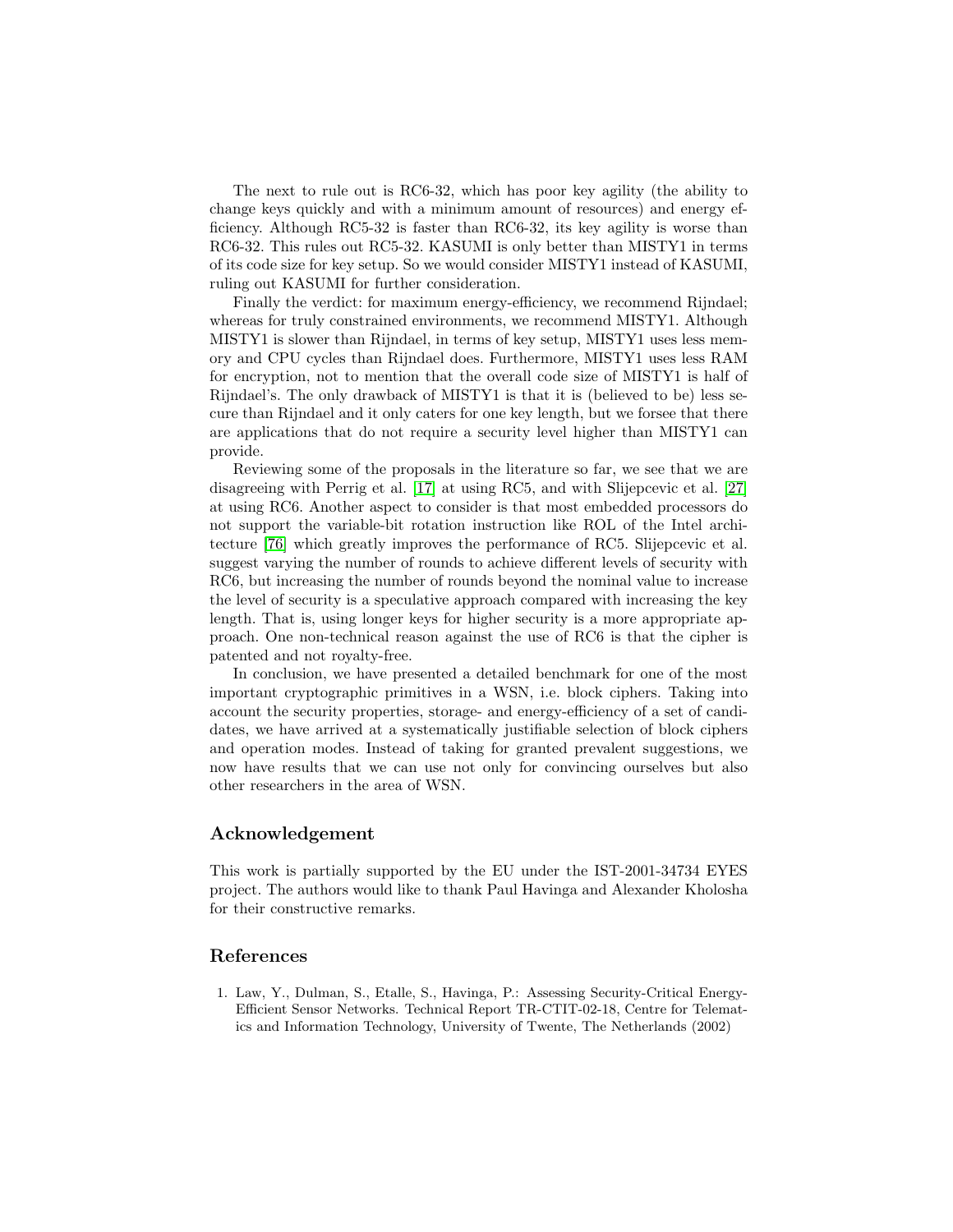- <span id="page-16-0"></span>2. Hill, J., Szewczyk, R., Woo, A., Hollar, S., Culler, D.E., Pister, K.S.J.: System architecture directions for networked sensors. In: Architectural Support for Programming Languages and Operating Systems. (2000) 93–104
- <span id="page-16-1"></span>3. Kling, R.: Intel<sup>®</sup> Research mote. Network Embedded Systems Technology, Winter 2003 Retreat, January 15-17 (2003) [http://webs.cs.berkeley.edu/](http://webs.cs.berkeley.edu/retreat-1-03/slides/imote-nest-q103-03-dist.ppt) [retreat-1-03/slides/imote-nest-q103-03-dist.ppt](http://webs.cs.berkeley.edu/retreat-1-03/slides/imote-nest-q103-03-dist.ppt).
- <span id="page-16-2"></span>4. Karlof, C., Wagner, D.: Secure routing in wireless sensor networks: Attacks and countermeasures. Ad Hoc Networks (2003)
- <span id="page-16-3"></span>5. Preneel, B.: Cryptographic primitives for information authentication - state of the art. In Preneel, B., Rijmen, V., eds.: State of the Art in Appplied Cryptography. Volume 1528 of LNCS., Springer-Verlag (1998) 50–105
- <span id="page-16-4"></span>6. Crosby, S., Wallach, D.: Denial of service via algorithmic complexity attacks. In: 12th USENIX Security Symposium, USENIX Association (2003) To appear.
- <span id="page-16-5"></span>7. Carman, D., Kruus, P., Matt, B.: Constraints and approaches for distributed sensor network security. Technical Report #00-010, NAI Labs (2000)
- <span id="page-16-6"></span>8. Rivest, R.: The RC5 Encryption Algorithm. In: Proc. 1994 Leuven Workshop on Fast Software Encryption, Springer-Verlag (1995) 86–96
- <span id="page-16-7"></span>9. Rivest, R., Robshaw, M., Sidney, R., Yin, Y.: The  $\mathrm{RCG}^{\mathrm{TM}}$ Block Cipher. Specification version 1.1 (1998)
- <span id="page-16-8"></span>10. Daemen, J., Rijmen, V.: AES Proposal: Rijndael (1999)
- <span id="page-16-9"></span>11. Matsui, M.: New Block Encryption Algorithm MISTY. In Biham, E., ed.: Fast Software Encryption, 4th International Workshop, FSE '97. Volume 1267 of LNCS., Springer-Verlag (1997) 54–68
- <span id="page-16-10"></span>12. 3rd Generation Partnership Project: Specification of the 3GPP Confidentiality and Integrity Algorithms Document 2: KASUMI Specification. ETSI/SAGE Specification Version: 1.0 (1999)
- <span id="page-16-11"></span>13. Aoki, K., Ichikawa, T., Kanda, M., Matsui, M., Moriai, S., Nakajima, J., Tokita, T.: Specification of Camellia – A 128-Bit Block Cipher. Specification Version 2.0, Nippon Telegraph and Telephone Corporation and Mitsubishi Electric Corporation (2001)
- <span id="page-16-12"></span>14. Hachez, G., Koeune, F., Quisquater, J.J.: cAESar results: Implementation of Four AES Candidates on Two Smart Cards. In: 2nd AES Candidate Conference (AES2). (2000)
- <span id="page-16-13"></span>15. Worley, J., Worley, B., Christian, T., Worley, C.: AES Finalists on PA-RISC and IA-64: Implementations & Performance. In: Proc. 3rd AES Conference (AES3). (2001)
- <span id="page-16-14"></span>16. Texas Instruments, Inc.: MSP430x13x, MSP430x14x Mixed Signal Microcontroller. Datasheet (2001)
- <span id="page-16-15"></span>17. Perrig, A., Szewczyk, R., Wen, V., Culler, D., Tygar, J.: SPINS: Security Protocols for Sensor Networks. In: Proceedings of the 7th Ann. Int. Conf. on Mobile Computing and Networking, ACM Press (2001) 189–199
- <span id="page-16-16"></span>18. Kaliski, B., Yin, Y.: On the Security of the RC5 Encryption Algorithm. Technical Report TR-602, RSA Laboratories (1998)
- <span id="page-16-17"></span>19. Biryukov, A., Kushilevitz, E.: Improved Cryptanalysis of RC5. In: Advances in Cryptology – EUROCRYPT '98, International Conference on the Theory and Application of Cryptographic Techniques. Volume 1403 of LNCS., Springer-Verlag (1998) 85–99
- <span id="page-16-18"></span>20. Borst, J., Preneel, B., Vandewalle, J.: Linear Cryptanalysis of RC5 and RC6. In Knudsen, L., ed.: Fast Software Encryption, 6th International Workshop, FSE '99. Volume 1636 of LNCS., Springer-Verlag (1999) 16–30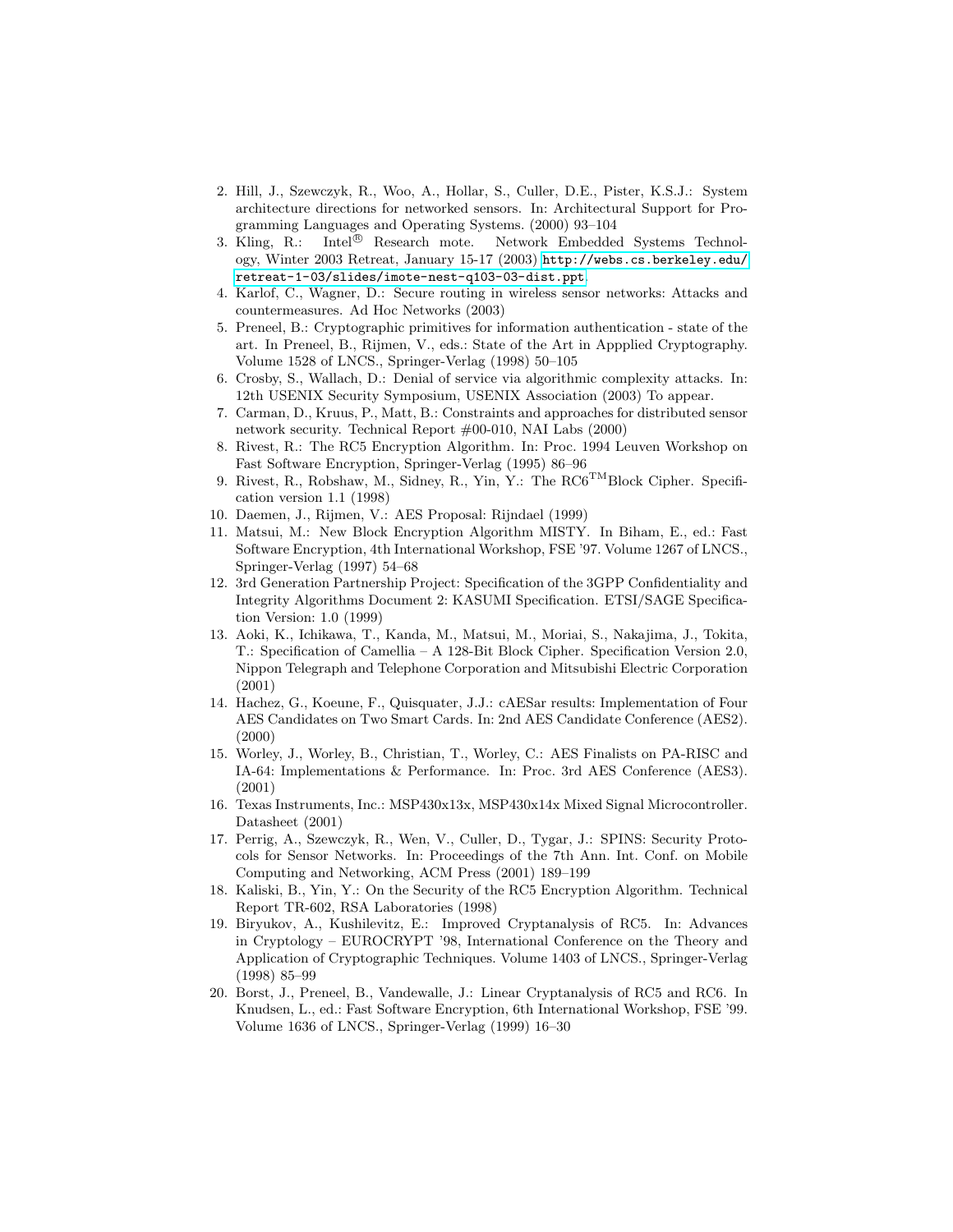- <span id="page-17-0"></span>21. Nyberg, K.: Linear approximations of block ciphers. In: Advances in Cryptology – EUROCRYPT '94, Workshop on the Theory and Application of Cryptographic Techniques. Volume 950 of LNCS., Springer-Verlag (1995) 439–444
- <span id="page-17-1"></span>22. Shimoyama, T., Takeuchi, K., Hayakawa, J.: Correlation Attack to the Block Cipher RC5 and the Simplified Variants of RC6. In: Proc. 3rd AES Conference (AES3). (2000)
- <span id="page-17-2"></span>23. Miyaji, A., Nonaka, M., Takii, Y.: Known plaintext correlation attack against RC5. In Preneel, B., ed.: Topics in Cryptology – CT-RSA 2002, The Cryptographers' Track at the RSA Conference 2002. Volume 2271 of LNCS., Springer-Verlag (2002) 131–148
- <span id="page-17-3"></span>24. Handschuh, H., Heys, H.: A Timing Attack on RC5. In Tavares, S., Meijer, H., eds.: Selected Areas in Cryptography '98, SAC'98. Volume 1556 of LNCS., Springer-Verlag (1998) 306–318
- <span id="page-17-4"></span>25. Kelsey, J., Schneier, B., Wagner, D., Hall, C.: Side channel cryptanalysis of product ciphers. In: Computer Security (ESORICS'98). Volume 1485 of LNCS., Springer-Verlag (1998) 97–110
- <span id="page-17-5"></span>26. Nechvatal, J., Barker, E., Bassham, L., Burr, W., Dworkin, M., Foti, J., Roback, E.: Report on the Development of the Advanced Encryption Standard (AES). Technical report, NIST (2000)
- <span id="page-17-6"></span>27. Slijepcevic, S., Tsiatsis, V., Zimbeck, S., Srivastava, M., Potkonjak, M.: On communication security in wireless ad-hoc sensor networks. In: 11th IEEE Int. Workshops on Enabling Technologies: Infrastructure for Collaborative Enterprises. (2002) 139– 144
- <span id="page-17-7"></span>28. Cryptography Research and Evaluation Committee, Information-Technology Promotion Agency, Japan: Analysis of RC6. CRYPTREC 1086 (2001)
- <span id="page-17-8"></span>29. Knudsen, L., Meier, W.: Correlations in reduced round variants of RC6. In: Fast Software Encryption, 7th International Workshop, FSE 2000. Volume 1978 of LNCS., Springer-Verlag (2000) 94–108
- <span id="page-17-9"></span>30. Gilbert, H., Handschuh, H., Joux, A., Vaudenay, S.: A Statistical Attack on RC6. In: Fast Software Encryption, 7th International Workshop, FSE 2000. Volume 1978 of LNCS., Springer-Verlag (2000) 64–74
- <span id="page-17-10"></span>31. Takenaka, M., Shimoyama, T., Koshiba, T.: Theoretical Analysis of "Correlations in RC6". Cryptology ePrint Archive: Report 2002/176 (2002)
- <span id="page-17-11"></span>32. Takenaka, M., Shimoyama, T., Koshiba, T.: Theoretical Analysis of  $\chi^2$  Attack on RC6. In: Proc. 8th Australasian Conference on Information Security and Privacy (ACISP2003). Volume 2727 of LNCS., Springer-Verlag (2003) 142–153
- <span id="page-17-12"></span>33. T. Shimoyama, M.T., Koshiba, T.: Multiple linear cryptanalysis of a reduced round RC6. In Daemen, J., Rijmen, V., eds.: Fast Software Encryption, 9th International Workshop, FSE 2002. Volume 2365., Springer-Verlag (2002) 76–88
- <span id="page-17-13"></span>34. Cryptography Research and Evaluation Committee, Information-Technology Promotion Agency, Japan: E-government recommended ciphers list. Web page: [http://www.ipa.go.jp/security/enc/CRYPTREC/fy15/cryptrec20030425\\_](http://www.ipa.go.jp/security/enc/CRYPTREC/fy15/cryptrec20030425_spec01.html) [spec01.html](http://www.ipa.go.jp/security/enc/CRYPTREC/fy15/cryptrec20030425_spec01.html) (2003)
- <span id="page-17-14"></span>35. Cheon, J., Kim, M., Kim, K., J.-Y. Lee, S.W.K.: Improved Impossible Differential Cryptanalysis of Rijndael and Crypton. In Kim, K., ed.: 4th International Conference on Information Security and Cryptology, ICISC 2001. Volume 2288 of LNCS., Springer-Verlag (2002) 39–49
- <span id="page-17-15"></span>36. Gilbert, H., Minier, M.: A collision attack on seven rounds of Rijndael. In: Proc. 3rd AES Conference (AES3). (2000)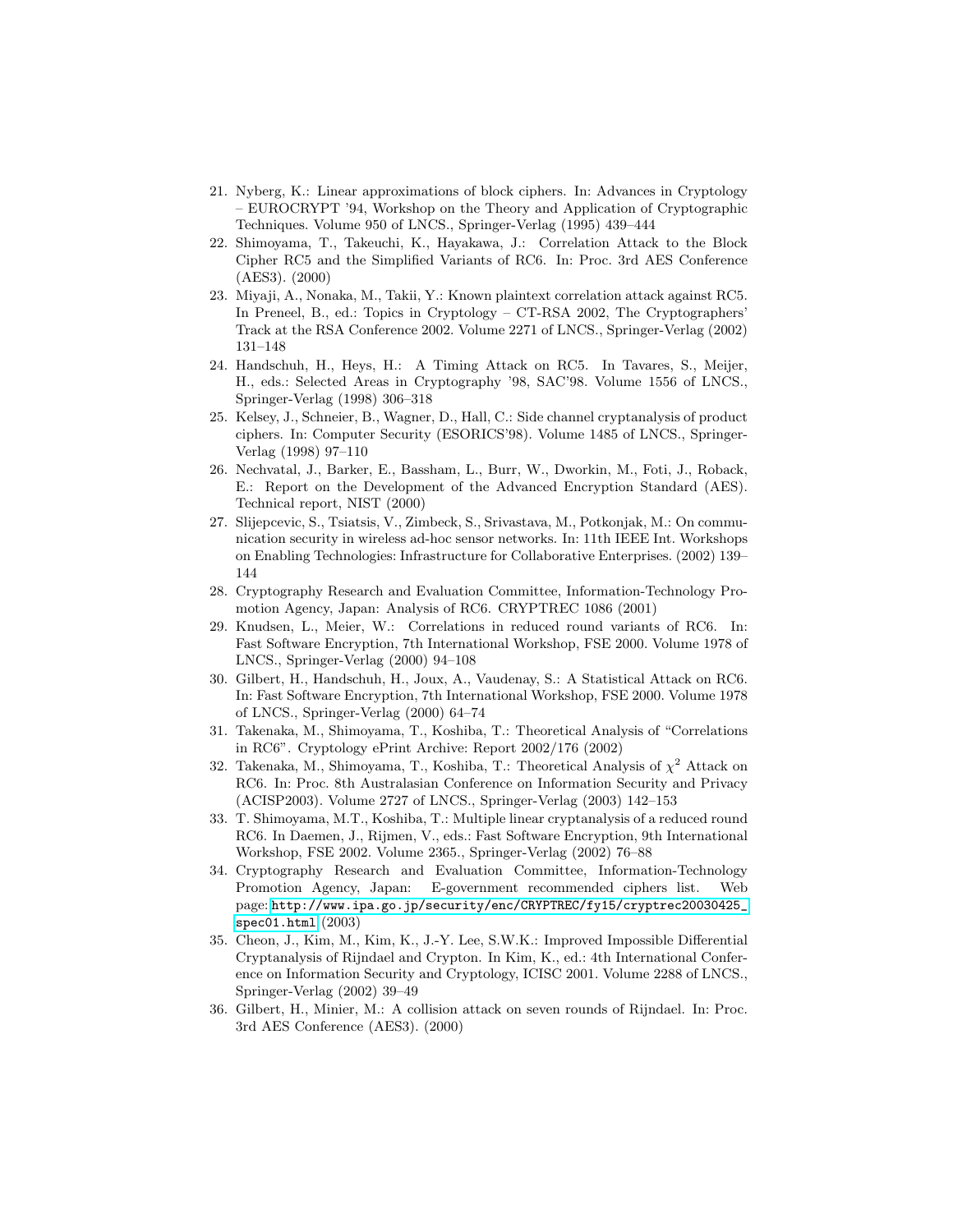- <span id="page-18-0"></span>37. Ferguson, N., Kelsey, J., Lucks, S., Schneier, B., Stay, M., Wagner, D., Whiting, D.: Improved Cryptanalysis of Rijndael. In Schneier, B., ed.: Fast Software Encryption, 7th International Workshop, FSE 2000. Volume 1978 of LNCS., Springer-Verlag (2001)
- <span id="page-18-1"></span>38. ande R. Schroeppel, N.F., Whiting:, D.: A Simple Algebraic Representation of Rijndael. In: Selected Areas in Cryptography, 8th Annual International Workshop, SAC 2001. Volume 2259 of LNCS., Springer-Verlag (2001) 103–111
- <span id="page-18-2"></span>39. Schneier, B.: AES News. Crypto-gram newsletter, Counterpane Internet Security, Inc. (2002)
- <span id="page-18-3"></span>40. Courtois, N., Pieprzyk, J.: Cryptanalysis of Block Ciphers with Overdefined Systems of Equations. Cryptology ePrint Archive: Report 2002/044 (2002)
- <span id="page-18-4"></span>41. Courtois, N., Pieprzyk, J.: Cryptanalysis of Block Ciphers with Overdefined Systems of Equations. In Zheng, Y., ed.: Advances in Cryptology – ASIACRYPT 2002: 8th International Conference on Theory and Application of Cryptology and Information Security. Volume 2501 of LNCS., Springer-Verlag (2002) 267–287
- <span id="page-18-5"></span>42. Courtois, N., Goubin, L., Meier, W., Tacier, J.D.: Solving underdefined systems of multivariate quadratic equations. In: PKC 2002. Volume 2274 of LNCS., Springer-Verlag (2002) 211–227
- <span id="page-18-6"></span>43. Courtois, N., Patarin, J.: About the XL Algorithm over GF(2). In Joye, M., ed.: Topics in Cryptology – CT-RSA 2003, The Cryptographers' Track at the RSA Conference 2003. Volume 2612 of LNCS., Springer-Verlag (2003) 141–157
- <span id="page-18-7"></span>44. Moh, T.: On the Courtois-Pieprzyk's Attack on Rijndael . Web page (2002) <http://www.usdsi.com/aes.html>.
- <span id="page-18-8"></span>45. Schneier, B.: More on AES Cryptanalysis. Crypto-gram newsletter, Counterpane Internet Security, Inc. (2002)
- <span id="page-18-9"></span>46. Murphy, S., Robshaw:, M.: Essential Algebraic Structure within the AES. In Yung, M., ed.: Advances in Cryptology – CRYPTO 2002, 22nd Annual International Cryptology Conference. Volume 2442 of LNCS., Springer-Verlag (2002) 1–16
- <span id="page-18-10"></span>47. Murphy, S., Robshaw, M.: Comments on the Security of the AES and the XSL Technique (2002) [http://www.isg.rhul.ac.uk/~mrobshaw/rijndael/xslnote.](http://www.isg.rhul.ac.uk/~mrobshaw/rijndael/xslnote.pdf) [pdf](http://www.isg.rhul.ac.uk/~mrobshaw/rijndael/xslnote.pdf).
- <span id="page-18-11"></span>48. Coppersmith, D.: Re: Impact of courtois and pieprzyk results. Forum message (2002) <http://aes.nist.gov/aes/>.
- <span id="page-18-12"></span>49. Fuller, J., Millan, W.: On Linear Redundancy in the AES S-Box. Cryptology ePrint Archive: Report 2002/111 (2002)
- <span id="page-18-13"></span>50. FILIOL, E.: Plaintext-dependant repetition codes cryptanalysis of block ciphers the aes case. Cryptology ePrint Archive: Report 2003/003 (2003)
- <span id="page-18-14"></span>51. Courtois, N., Johnson, R., Junod, P., Pornin, T., Scott, M.: Did Filiol Break AES? Cryptology ePrint Archive: Report 2003/022 (2003)
- <span id="page-18-15"></span>52. Barkan, E., Biham, E.: In How Many Ways Can You Write Rijndael. In Zheng, Y., ed.: Advances in Cryptology – ASIACRYPT 2002: 8th International Conference on Theory and Application of Cryptology and Information Security. Volume 2501 of LNCS., Springer-Verlag (2002) 160–175
- <span id="page-18-16"></span>53. Tri Van Le: Novel Cyclic and Algebraic Properties of AES. Cryptology ePrint Archive: Report 2003/108 (2003)
- <span id="page-18-17"></span>54. Youssef, A., Tavares, S.: On Some Algebraic Structures in the AES Round Function. Cryptology ePrint Archive: Report 2002/144 (2002)
- <span id="page-18-18"></span>55. Preneel, B., Biryukov, A., Oswald, E., Rompay, B.V., Granboulan, L., Dottax, E., Murphy, S., Dent, A., White, J., Dichtl, M., Pyka, S., Schafheutle, M., Serf, P., Biham, E., Barkan, E., Dunkelman, O., Quisquater, J.J., Ciet, M., Sica, F.,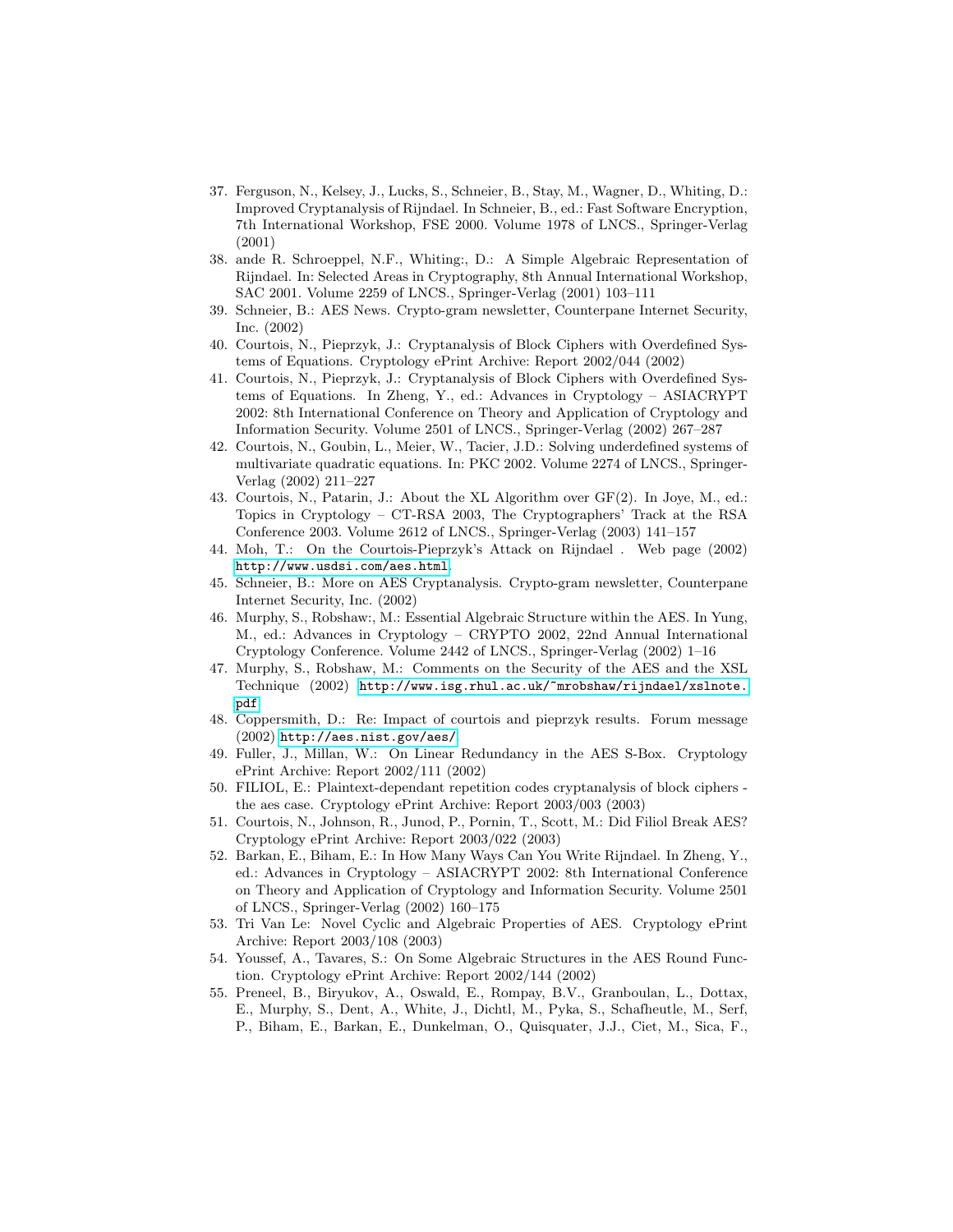Knudsen, L., Parker, M., Raddum, H.: NESSIE Security Report. Deliverable D20, NESSIE Consortium (2003)

- <span id="page-19-0"></span>56. Ohta, H., Matsui, M.: A Description of the MISTY1 Encryption Algorithm. RFC 2994, Network Working Group, IETF (2000)
- <span id="page-19-1"></span>57. Babbage, S., Frisch, L.: On MISTY1 Higher Order Differential Cryptanalysis. In: 3rd International Conference on Information Security and Cryptology, ICISC 2000. Volume 2015 of LNCS., Springer-Verlag (2001) 22–36
- <span id="page-19-2"></span>58. Kühn, U.: Cryptanalysis of Reduced-Round MISTY. In: Advances in Cryptology – EUROCRYPT 2001. Volume 2045 of LNCS., Springer-Verlag (2001) 325–339
- <span id="page-19-3"></span>59. Kühn, U.: Improved Cryptanalysis of MISTY1. In: Fast Software Encryption, 9th International Workshop, FSE 2002. Volume 2365 of LNCS., Springer-Verlag (2002) 61–75
- <span id="page-19-4"></span>60. Knudsen, L., Wagner, D.: Integral cryptanalysis. In Daemen, J., Rijmen, V., eds.: Fast Software Encryption, 9th International Workshop, FSE 2002. Volume 2365 of LNCS., Springer-Verlag (2002) 112–127
- <span id="page-19-5"></span>61. Kang, J.S., Shin, S.U., Hong, D., Yi, O.: Provable Security of KASUMI and 3GPP Encryption Mode f8. In Boyd, C., ed.: Advances in Cryptology - ASIACRYPT 2001: 7th International Conference on the Theory and Application of Cryptology and Information Security. Volume 2248 of LNCS., Springer-Verlag (2001) 255–271
- <span id="page-19-6"></span>62. J.-S. Kang and O. Yi and D. Hong and H. Cho: Pseudorandomness of MISTY-Type Transformations and the Block Cipher KASUMI. In Varadharajan, V., Mu, Y., eds.: Proceedings of the 6th Australasian Conference on Information Security and Privacy, ACISP 2001. Volume 2119 of LNCS., Springer-Verlag (2001) 60–73
- <span id="page-19-7"></span>63. TANAKA, H., ISHII, C., KANEKO, T.: On the strength of KASUMI without FL functions against Higher Order Differential Attack. In: 3rd International Conference on Information Security and Cryptology, ICISC 2000. Volume 2015 of LNCS., Springer-Verlag (2001) 14–21
- <span id="page-19-8"></span>64. Aoki, K., Ichikawa, T., Kanda, M., Matsui, M., Moriai, S., Nakajima, J., Tokita, T.: Camellia: A 128-Bit Block Cipher Suitable for Multiple Platforms. In Stinson, D., Tavares, S., eds.: Proc. Selected Areas in Cryptography (SAC'00). Number 2012 in LNCS, Springer-Verlag (2001) 39–56
- <span id="page-19-9"></span>65. Matsui, M., Tokita, T.: MISTY, KASUMI and Camellia Cipher Algorithm. Mitsubishi Electric ADVANCE (Cryptography Edition) 100 (2000) 2–8
- <span id="page-19-10"></span>66. Y. He and S. Qing: Square Attack on Reduced Camellia Cipher. In Qing, S., Okamoto, T., Zhou, J., eds.: Information and Communications Security: Third International Conference, ICICS 2001. Volume 2229 of LNCS., Springer-Verlag (2001) 238–245
- <span id="page-19-11"></span>67. Daemen, J., Knudsen, L., Rijmen, V.: The Block Cipher SQUARE. In Biham, E., ed.: Fast Software Encryption, 4th International Workshop, FSE '97. Volume 1267 of LNCS., Springer-Verlag (1997) 149–165
- <span id="page-19-12"></span>68. M. Sugita and K. Kobara and H. Imai: Security of Reduced Version of the Block Cipher Camellia against Truncated and Impossible Differential Cryptanalysis. In Boyd, C., ed.: Advances in Cryptology - ASIACRYPT 2001: 7th International Conference on the Theory and Application of Cryptology and Information Security. Volume 2248 of LNCS., Springer-Verlag (2001) 193–207
- <span id="page-19-13"></span>69. Lee, S., Hong, S., Lee, S., Lim, J., Yoon, S.: Truncated Differential Cryptanalysis of Camellia. In Kim, K., ed.: 4th International Conference on Information Security and Cryptology, ICISC 2001. Volume 2288 of LNCS., Springer-Verlag (2002) 32–38
- <span id="page-19-14"></span>70. Yeom, Y., Park, S., Kim, I.: On the Security of CAMELLIA against the Square Attack. In Daemen, J., Rijmen, V., eds.: Fast Software Encryption, 9th International Workshop, FSE 2002. Volume 2365 of LNCS., Springer-Verlag (2002) 128–142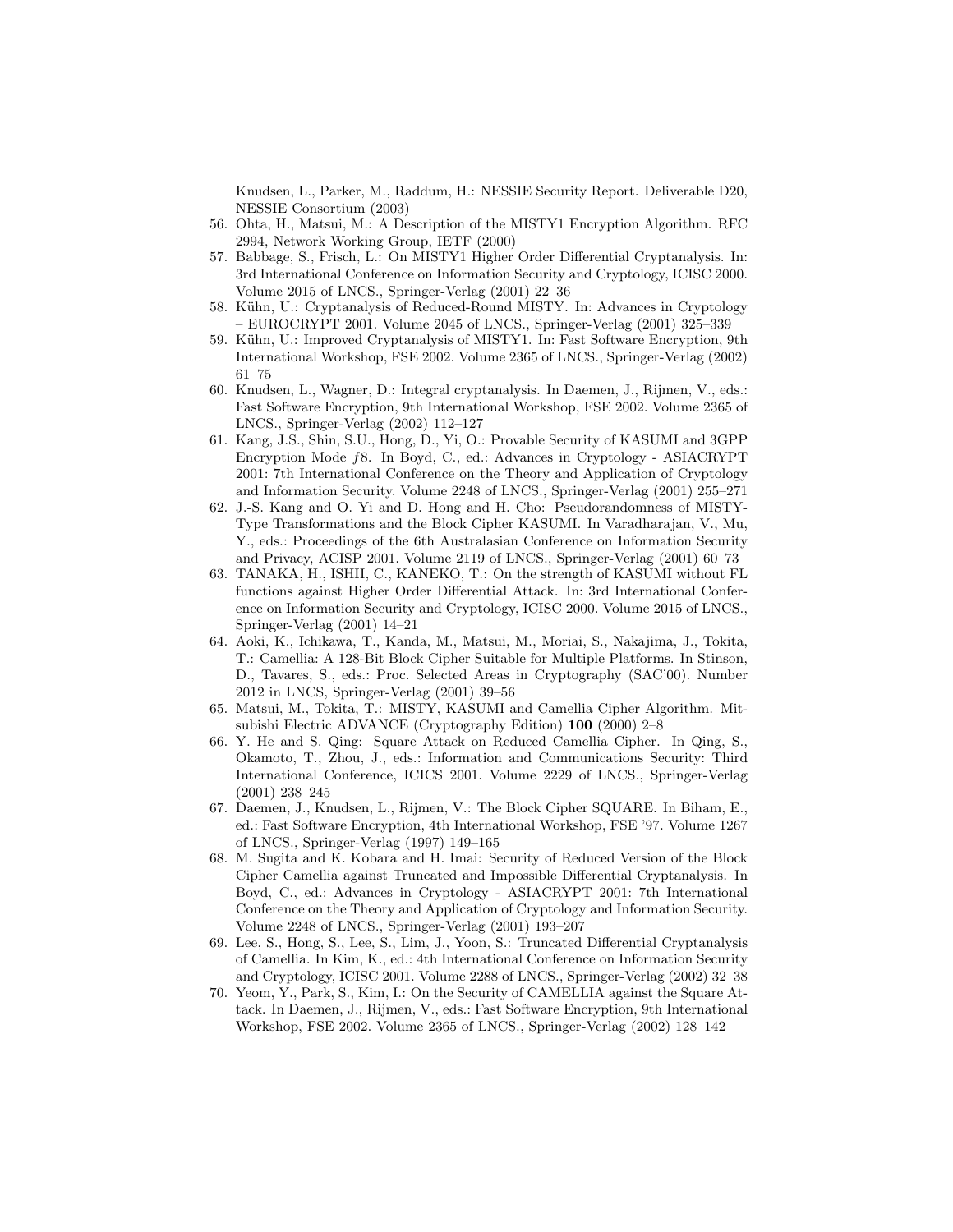- <span id="page-20-0"></span>71. Hatano, Y., Sekine, H., Kaneko, T.: Higher Order Differential Attack of Camellia(II). In Nyberg, K., Heys, H., eds.: Selected Areas in Cryptography. 9th Annual Int. Workshop, SAC 2002. Volume 2595 of LNCS., Springer-Verlag (2002) 129–146
- <span id="page-20-1"></span>72. Schneier, B.: Applied Cryptography: Protocols, Algorithms and Source Code in C. 2nd edn. John Wiley & Sons, Inc. (1996)
- <span id="page-20-2"></span>73. LASEC: Information leakage in electronic transactions. [http://lasecwww.epfl.](http://lasecwww.epfl.ch/birthday.shtml) [ch/birthday.shtml](http://lasecwww.epfl.ch/birthday.shtml) (2003)
- <span id="page-20-3"></span>74. Mulder, J.: PEEROS: PreEmptive Eyes Real-Time Operating System. Master's thesis, University of Twente (2003) [http://wwwhome.cs.utwente.nl/~hoesel/](http://wwwhome.cs.utwente.nl/~hoesel/EyesOS/PeerOS%20Report-Job%20Mulder.pdf) [EyesOS/PeerOS%20Report-Job%20Mulder.pdf](http://wwwhome.cs.utwente.nl/~hoesel/EyesOS/PeerOS%20Report-Job%20Mulder.pdf).
- <span id="page-20-4"></span>75. Dunkelman, O.: Comparing MISTY1 and KASUMI. NESSIE Public Report NES/DOC/TEC/WP5/029/a, Computer Science Department, Technion (2002)
- <span id="page-20-5"></span>76. Intel Corporation: Intel Architecture Software Developers Manual Volume 2: Instruction Set Reference. (1997)
- <span id="page-20-6"></span>77. Chien, P., Wen, V.: CS199 – StrongARM Energy Measurement Report. Online slides: <http://www.cs.berkeley.edu/~vwen/strongarm/slides/cs199.ppt> (1998)
- <span id="page-20-7"></span>78. Texas Instruments, Inc.: MSP430x1xx Family User's Guide. (2003)

# Appendix: Per-Cycle Energy Consumption

Different instructions may take different number of clock cycles, resulting in different energy consumption per instruction. Even different instructions with the same number of clock cycles may consume different amounts of energy, because of the nature of the instruction itself, for example an instruction that accesses the memory would naturally consume more energy than an instruction that accesses the registers. We will however show that the energy consumed per cycle does not vary much from instruction to instruction.

Methodology To achieve this, we should ideally measure the energy consumed by each cycle of different instructions. However measuring such energy is difficult without instrumenting the chip, so we measure the current instead. If we fix the voltage V, by measuring the current I, we get the power P. If a cycle is  $t_c$ seconds long, and an instruction consists of c cycles, let  $e_1, ..., e_c$  be the energy consumed on each cycle, then

$$
VI = P = \frac{e_1 + \dots + e_c}{ct_c} = \frac{\bar{e}}{t_c} \implies \bar{e} = VIt_c \tag{1}
$$

where  $\bar{e} = \frac{e_1 + ... + e_c}{c}$  is the average energy consumed per cycle. Since V and  $t_c$ are fixed, by measuring I, we are in fact measuring  $\bar{e}$ . There is a possibility that  $e_i \ll \bar{e}$  and  $e_j \gg \bar{e}$  for some  $i \neq j$  and yet  $\bar{e}$  does not vary much from instruction to instruction, meaning that even if  $\bar{e}$  is constant, we cannot claim that "energy per cycle" is constant. However this is not a problem, because every instruction is always executed as a whole, with the energy-lean cycle(s) compensating the energy-consuming cycle(s). Worth mentioning is that this method is consistent with Chien and Wen's [\[77\]](#page-20-6).

The current is measured when an instruction xxx is executed in an infinite loop: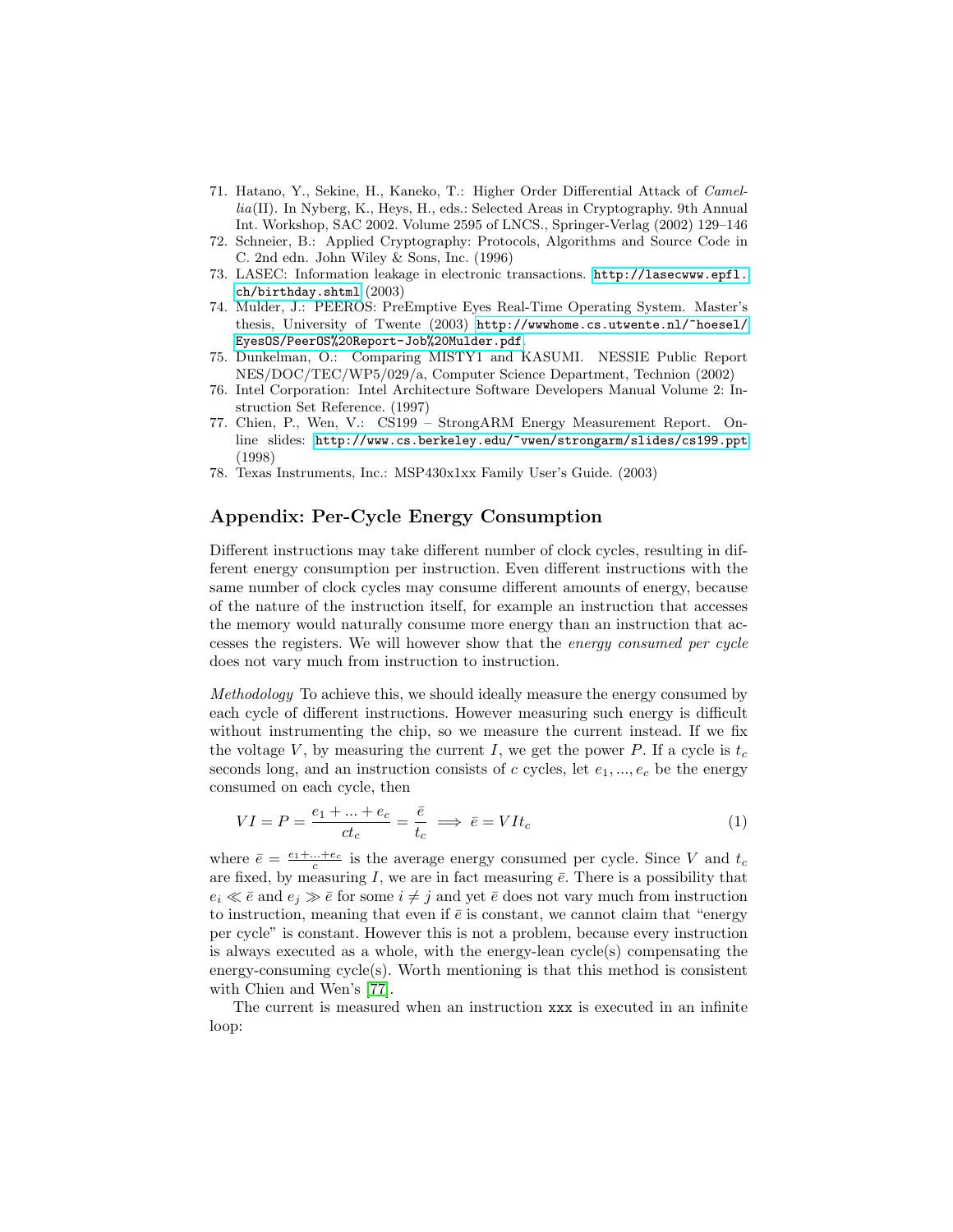# Mainloop xxx <some randomised operands> xxx <some other randomised operands> ...100 times jmp Mainloop

Note that in the above template, one jmp instruction after every 100 times of the measured instruction does not affect the measurement much, moreover we can measure the current of jmp without the influence of other instructions:

Mainloop jmp Label2 Label2 jmp Mainloop

Whenever immediate constant operands, offsets, data are involved, they are randomly generated. In fact, all the test programs are generated by a Perl script.

Since there are 7 addressing modes [\[78\]](#page-20-7), an instruction like mov.w can be used in at least 7 modes depending on the type of its operands, e.g. 'mov.w R12,  $2(R14)$ ', 'mov.w @R12+, R14' etc. Fortunately not all modes of the same instruction are generated by the compiler. We only test those modes of the instruction generated by the compiler. To find these in-use modes, we have written a Perl script to parse the assembler code of our block cipher algorithms (generated by the compiler). For example, the only mode used for the instruction and.b is 'and.b #C, Rn', and we only measure this particular mode of and b (where '#C' stands for an immediate constant, and 'Rn' stands for a register).

Our test programs are generally divided into 3 parts: (1) the program, (2) the source data, and (3) the destination data. For example, while the instruction 'mov.w @R12, 2(R14)' itself resides in the program area, '@R12' points to a word in the source data area, whereas '2(R14)' points to a word in the destination data area. Referring to Table [8,](#page-23-0)  $I_{\text{RAM}}$  refers to the current when the program, source data and destination data are loaded in the RAM; whereas  $I_{\text{Flash}}$  refers to the current when the program and the source data are loaded in the Flash but the destination data in the RAM. The destination data is always loaded in the RAM because they are meant to be overwritten byte-by-byte, while Flash can only be erased one sector at a time. We do not consider cache because there is none in the processor. Logically  $I_{\text{RAM}}$  is lower than  $I_{\text{Flash}}$  since accessing the RAM is cheaper, however we will show that the difference is only about 6% of the mean.

Instead of measuring the current consumed by the processor alone, we have measured the current consumed by the entire EYES sensor node. This is acceptable because the measured instructions do not invoke functions on the peripheral circuits, and assuming the leakage current in the peripheral circuits stays constant independent of the measured instructions.

Results There are no entries in Table [8](#page-23-0) for 'ret', 'pop.b Rn' and 'pop.w Rn'. Instead, 'ret' is measured along with 'call #L' and 'call Rn'; 'pop.b Rn' along with 'push.b Rn'; and 'pop.w Rn' along with 'push.w Rn', 'push.w Rn' and 'push.w X(Rn)'. This is fair because in real-world applications, a pop is always associated with a push, so is a ret associated with a call.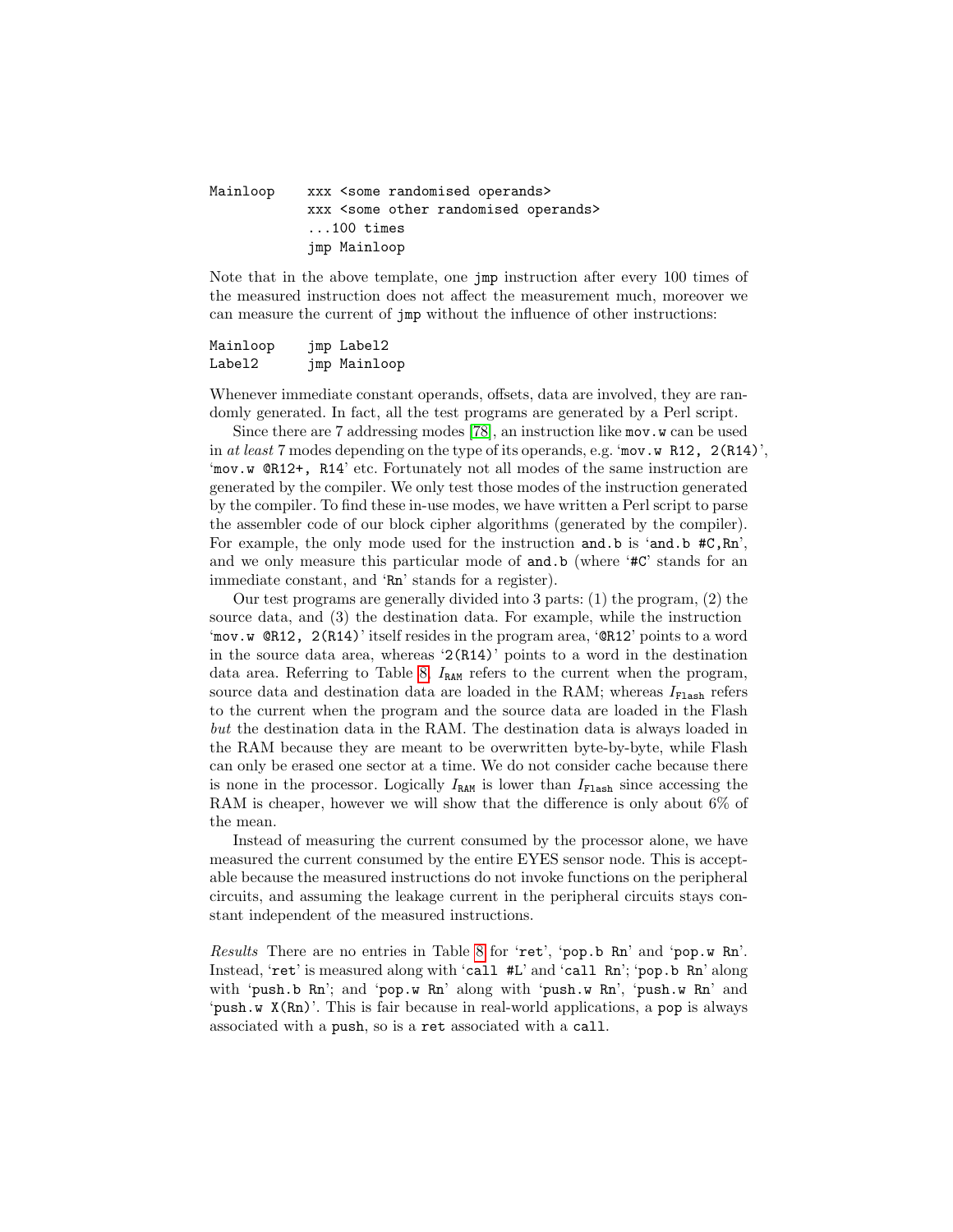The average current is 2.93mA, with a standard deviation of 0.05. From the table, we can see that the most energy-consuming instructions are 'mov.b  $\mathbb{QRn}$ +, Rn' and 'xor.b @Rn+,Rn', consuming a current of 3.03mA (when the program and the source data are loaded in the Flash), whereas 'bis.w Rn, Rn', 'mov.b Rn, Rn', 'mov.w Rn, Rn', the rotation instructions, 'swpb Rn' and 'sxt Rn' are the cheapest, consuming a current of 2.85mA (when everything is loaded in the RAM). While it is easy to appreciate why the latter instructions elicit the least current, it is interesting to learn that the instruction mode of '@Rn+,Rn' draws a higher current than ' $@Rn+$ ,  $X(Rn)'$  (although this does not mean that the ' $@Rn+$ ,  $Rn'$  over 2 cycles, consumes more energy than '@Rn+,X(Rn)' over 5 cycles).

All in all, the difference between the largest and the smallest current is only 6% of the mean, and we conclude that  $\bar{e}$  is more or less consistent, or in other words it is safe to assume that "energy per cycle" is more or less consistent for our particular hardware platform.